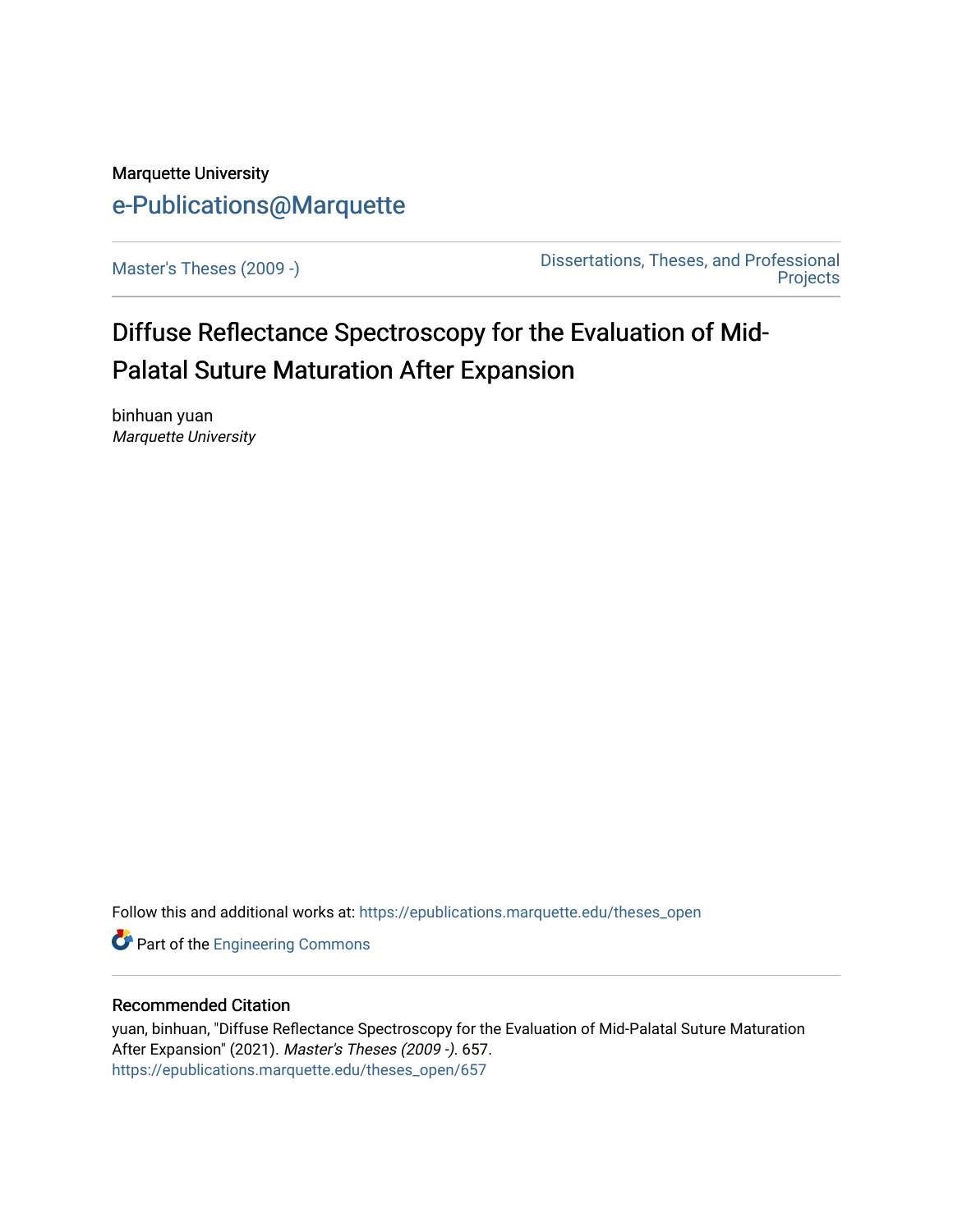## DIFFUSE REFLECTANCE SPECTROSCOPY FOR THE EVALUATION OF MID-PALATAL SUTURE MATURATION AFTER EXPANSION

by

Binhuan Yuan

A Thesis Submitted to the Faculty of the Graduate School,

Marquette University,

in Partial Fulfillment of the Requirements for

the Degree of Master of Science

Milwaukee, Wisconsin

May 2021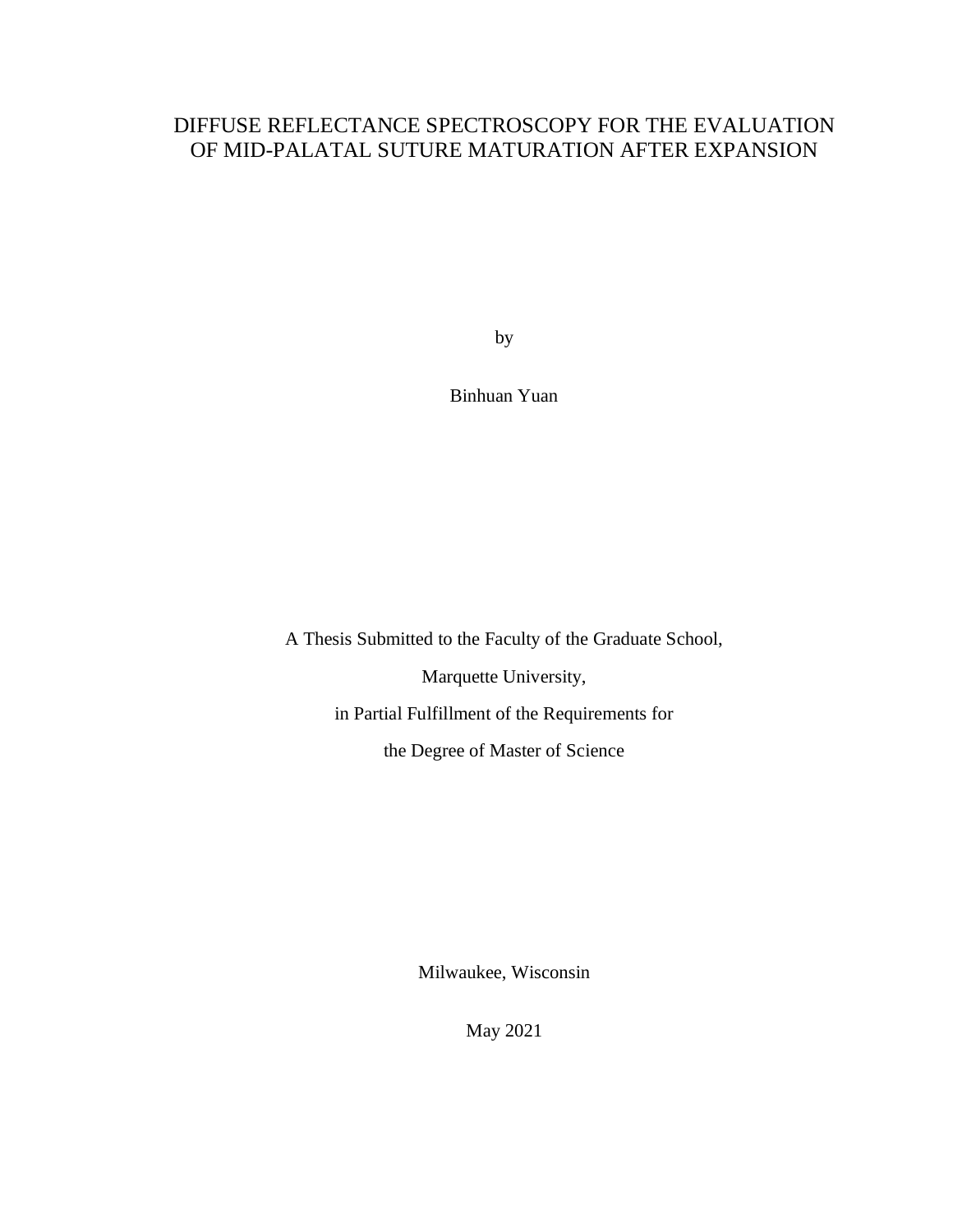## ABSTRACT DIFFUSE REFLECTANCE SPECTROSCOPY FOR THE EVALUATION OF MID-PALATAL SUTURE MATURATION AFTER EXPANSION

Binhuan Yuan

Marquette University, 2021

Diffuse reflectance spectroscopy (DRS) is a technique for characterizing the optical properties of biological tissues and has been extensively studied for diagnosis and therapeutic monitoring of various diseases. This thesis investigates the potential use of DRS for the evaluation of mid-palatal suture maturation after expansion. The most common evaluation technique for palatal expansion is Computed Tomography (CT). The major issue with CT is that during serial radiological scanning, patients are repeatedly exposed to ionizing radiation. DRS is a non-invasive, non-ionizing method which can be used to quantify the tissue optical properties in the visible wavelength *in vivo*. This study demonstrates that a fiber-optic-based DRS system could be used to quantify the total hemoglobin content and scattering coefficient in the simulated dental tissue, showing its potential to be used to represent the maturation of mid-palatal suture.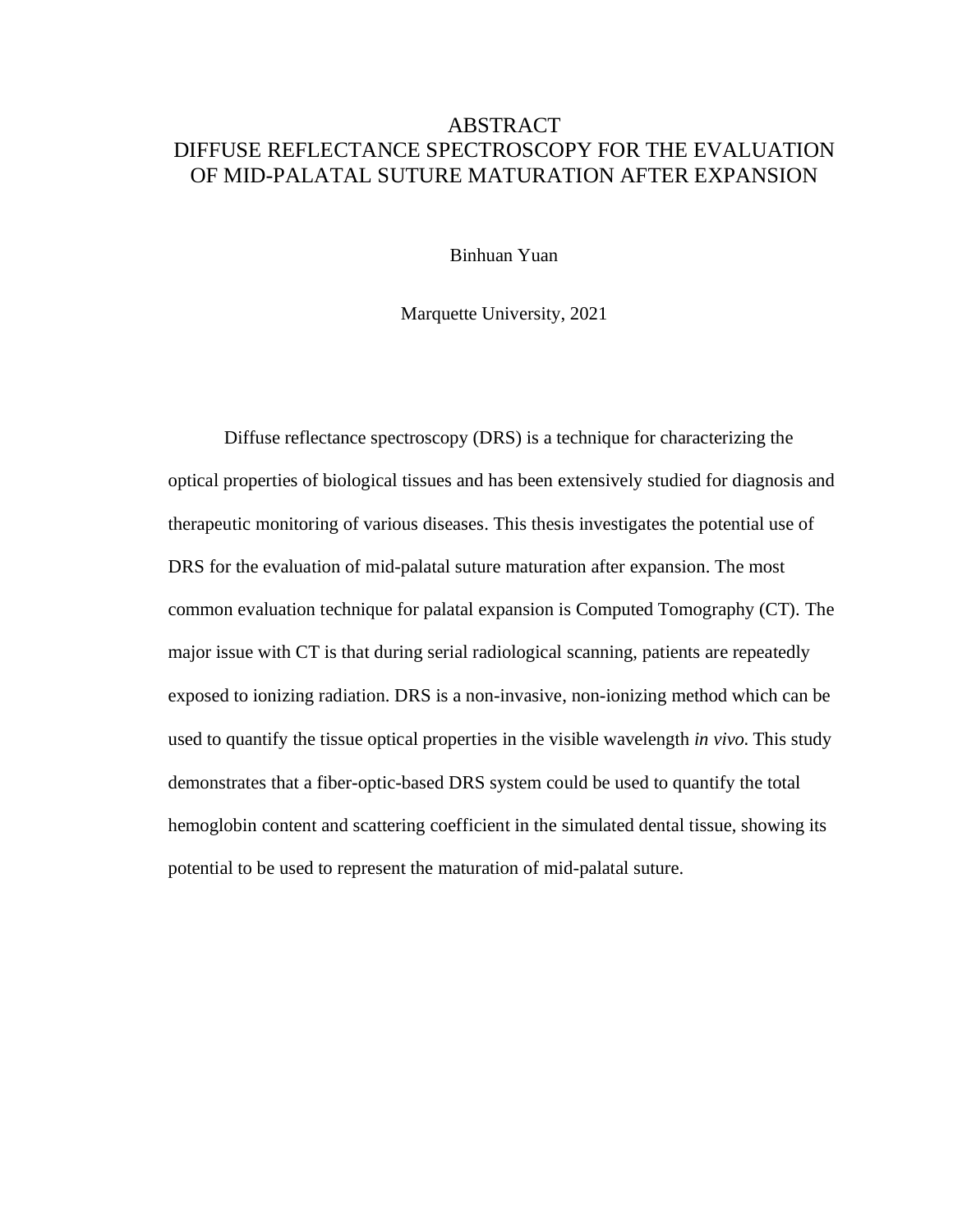## ACKNOWLEDGEMENTS

### Binhuan Yuan

Firstly, I would like to thank my advisor, Dr. Bing Yu for giving me the opportunity to work on this research project. Thank you for all your guidance, feedback, and patience with me in learning new knowledge and skills.

I would also like to thank Dr. Dawei Liu for introducing me to the dental field and evaluating palatal expansion maturation. All your support and help are highly appreciated.

Lastly, I would like to thank my parents, for their tremendous amount of support throughout my entire education. I would not have gotten this far without your encouragement, constant support, and trust.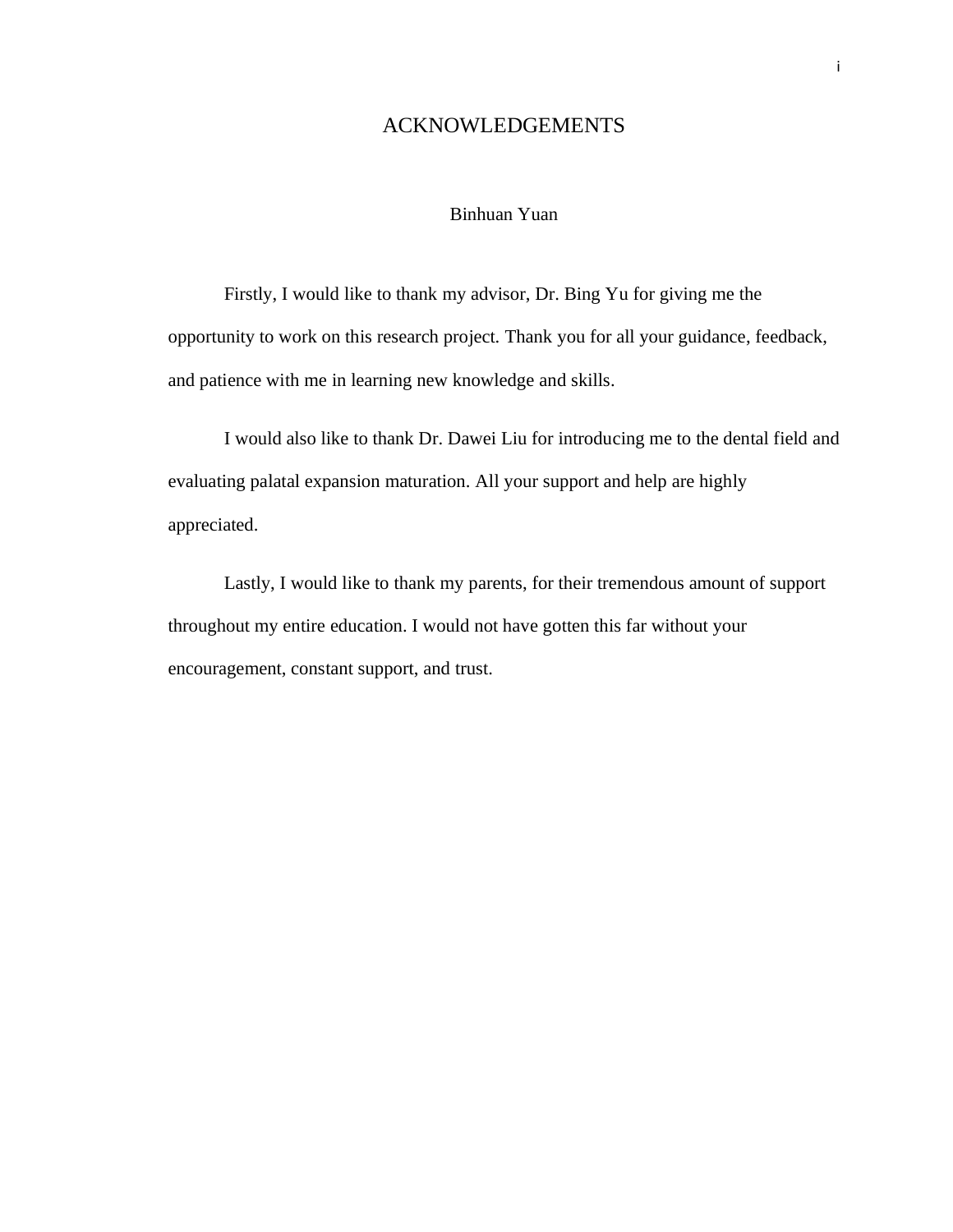## **Table of Contents**

| 2.4 Physiological and Morphological Changes After Rapid Palatal Expansion7 |
|----------------------------------------------------------------------------|
|                                                                            |
|                                                                            |
|                                                                            |
|                                                                            |
|                                                                            |
|                                                                            |
|                                                                            |
|                                                                            |
| Chapter 4 MEASURING HEMOGLOBIN CONCENTRATION IN SIMULATED MID-             |
|                                                                            |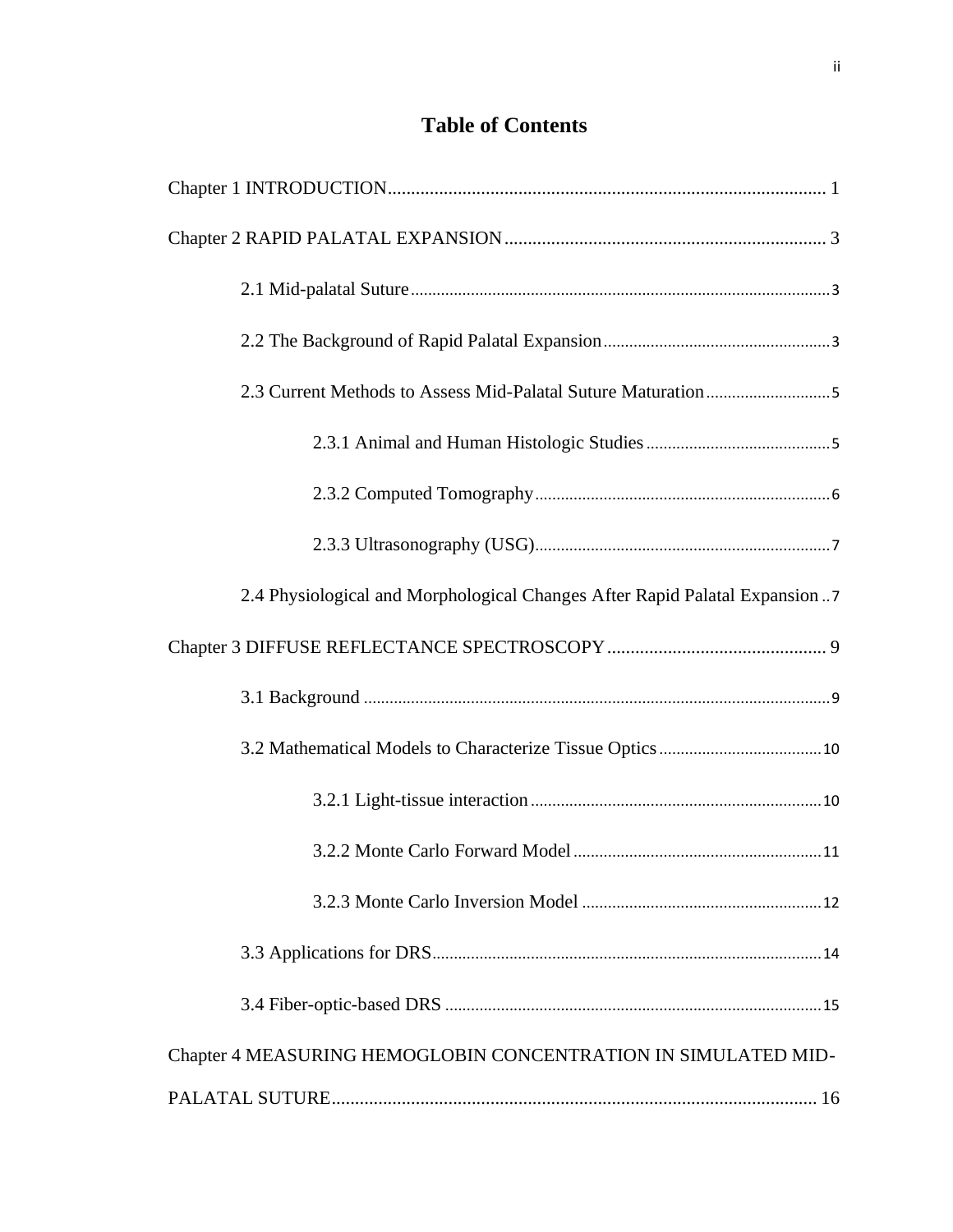<span id="page-5-0"></span>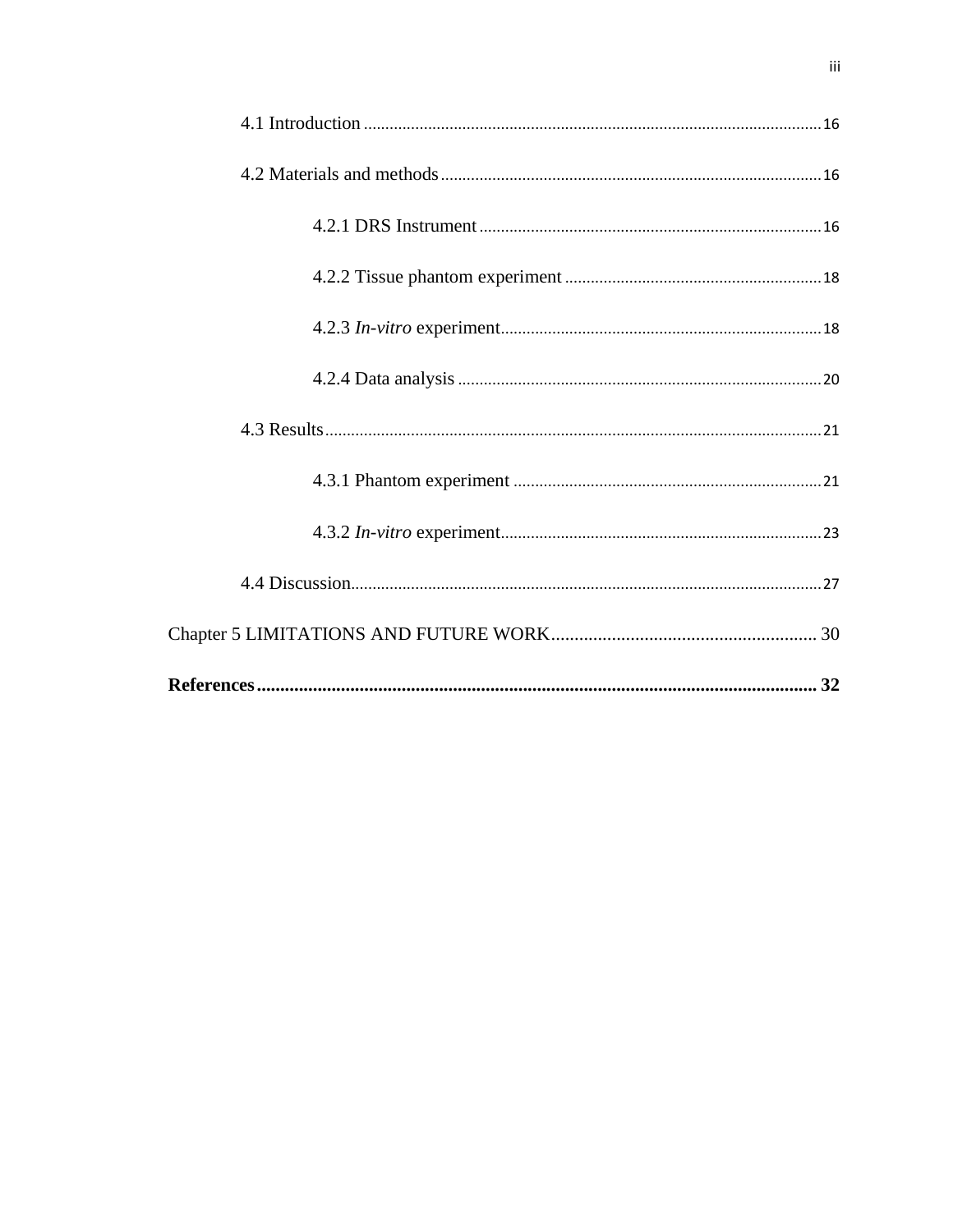## **Chapter 1 INTRODUCTION**

Rapid Palatal Expansion (RPE) is a conventional orthodontic treatment to correct dental malocclusion such as posterior crossbite and dental crowding. The overall goal of RPE is to expand the maxilla by separating the mid-palatal suture and other circummaxillary-sutures. Oral radiographs and computed tomography (CT) are the most used methods to examine the palatal expansion, but both methods use harmful X-rays. Among them, CT exposes patients to high dose ionizing radiation. A large proportion of patients receiving RPE treatment are teenagers, and the ionizing radiation from these measurements may cause long-term harms to these young patients.

Diffuse Reflectance Spectroscopy (DRS) is a non-invasive technique widely used in therapeutic and diagnostic applications in the biomedical field. DRS system has the potential to replace oral radiographs and CT technology for detection of mid-palatal suture maturation. In the process of RPE, blood gradually accumulates in the suture gap. During the ossification of mid-palatal suture after RPE, a large number of islands shape acellular tissue and inconsistent calcified tissue will be generated in the sutural gap. Changes in the blood content and bone density, and thus the maturation of the mid-palatal suture can be quantified by measuring the optical parameters using DRS.

The main objective of this research is to investigate the potential of using DRS as a non-invasive and cost-effective tool to evaluate the palatal suture maturation after RPE. In this study, a physical model was designed to simulate mid-palatal suture after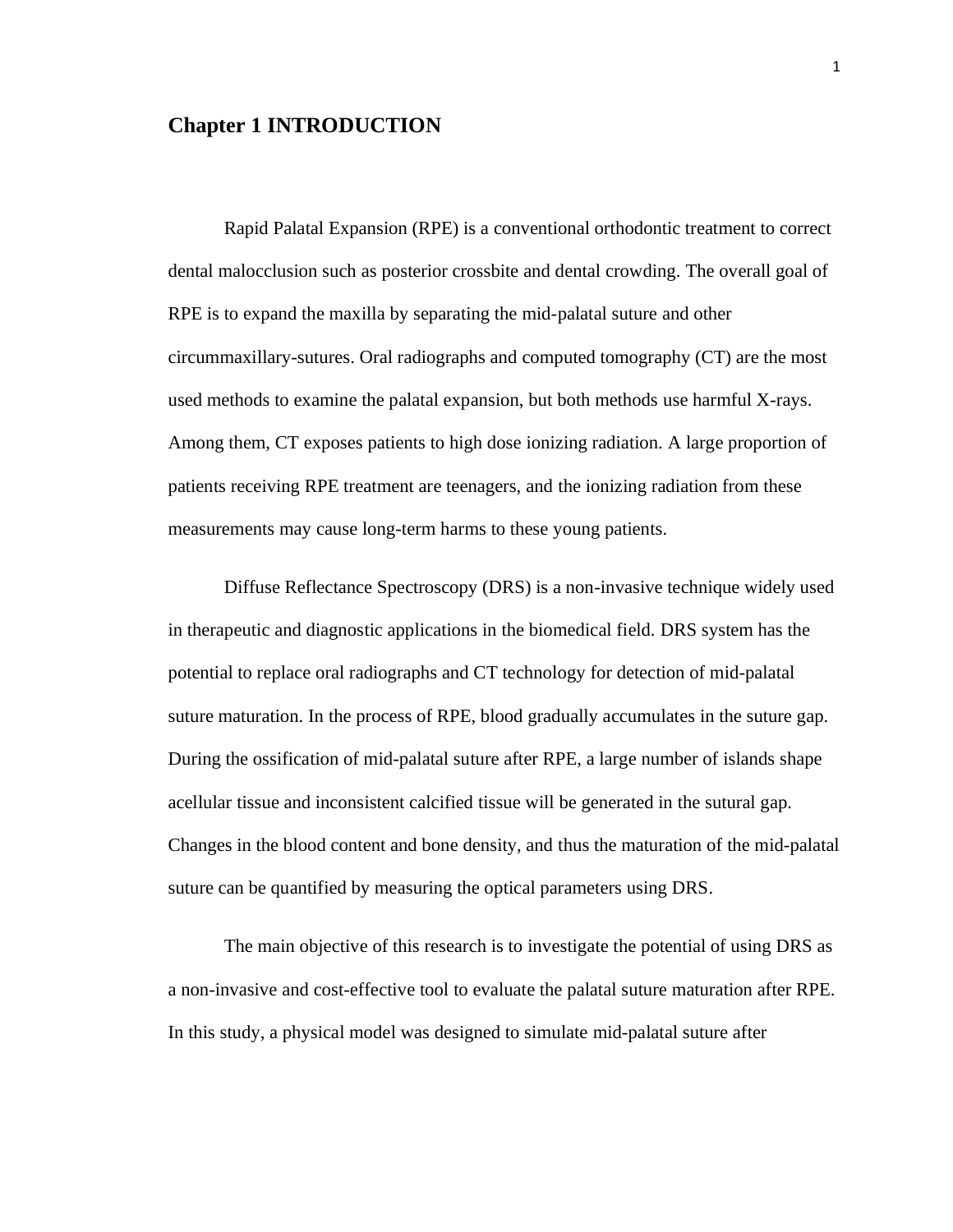expansion, and the optical parameters of the model were measured using a fiber optic DRS probe.

In Chapter 2 introduces the history of RPE, and the current methods to assess mid-palatal suture maturation as well as their pros and cons. The phenomenon of blood enrichment and growth of new bones after RPE, which lead to the possibility of using DRS to assess mid-palatal suture maturation, are also included in Chapter 2. Chapter 3 describes the principle of DRS, related mathematical models to simulate light-tissue interaction, and its applications in characterization of biological tissues. In Chapter 4, a physical model of the RPE process of human maxilla is introduced and experiments are conducted to demonstrate that DRS has the potential to evaluate mid-palatal suture maturation. Major limitations of the current study are discussed and directions for future studies are proposed in Chapter 5.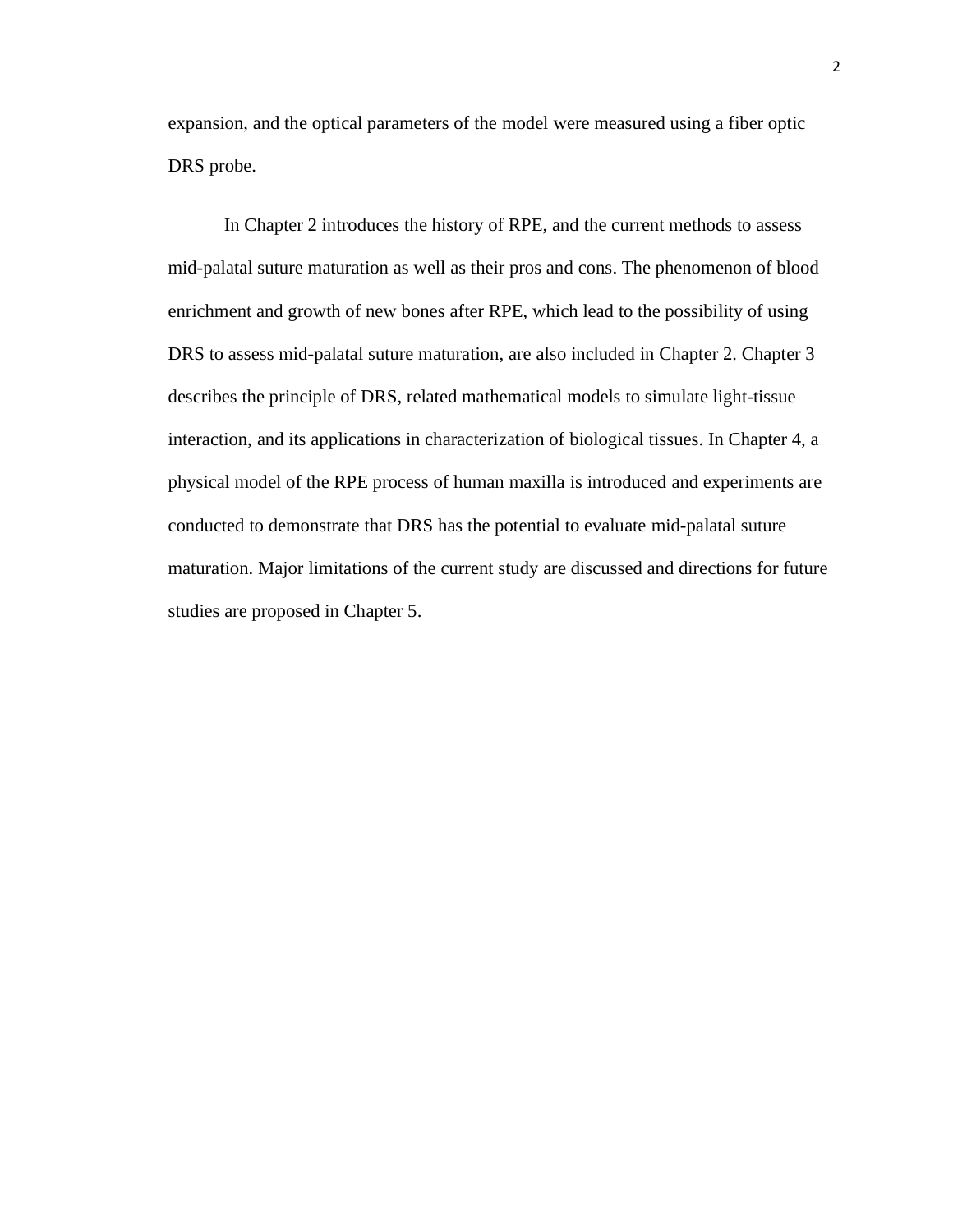## <span id="page-8-0"></span>**Chapter 2 RAPID PALATAL EXPANSION**

## <span id="page-8-1"></span>2.1 Mid-Palatal Suture

The palate is the roof of the mouth in humans and other mammals. It separates the oral cavity from the nasal cavity. The mid-palatal suture is a potential fissure in the middle of the palate, which is connected with connective tissue without complete osseous union. The mid-palatal suture is not a regular dividing line, but the left and right maxillary processes extend to each other interdigitated, forming an irregular line of mutual chimerism. During expansion, the potential cracks gradually expand, the number of blood vessels in the connective tissue increases, the blood supply becomes more abundant, and the number of fibroblasts increases.

## <span id="page-8-2"></span>2.2 The Background of Rapid Palatal Expansion

Rapid Palatal Expansion (RPE), as an orthodontic treatment, is commonly used in the correction of posterior crossbite and maxillary narrowness [1]. Normal occlusion means that the teeth of the upper jaw occlude with their opponents on the lower jaw. When the mandible is closed, the upper posterior teeth or molars are inwards of the lower molars, which is often called posterior crossbite. New South Wales Government defines the term overjet as a horizontal distance between the upper and lower front teeth. Large overjet describes a condition where the horizontal separation is greater than 2 millimeters. The skeletal or dental structure may cause maxillary transverse deficiency. RPE is a commonly used non-surgical maxillary expansion technique [2]. Expanding the dental arch's width can correct the maxillary width deficiency and posterior crossbite [3]. In recent years, orthodontics focuses more on smile aesthetics, emphasizing the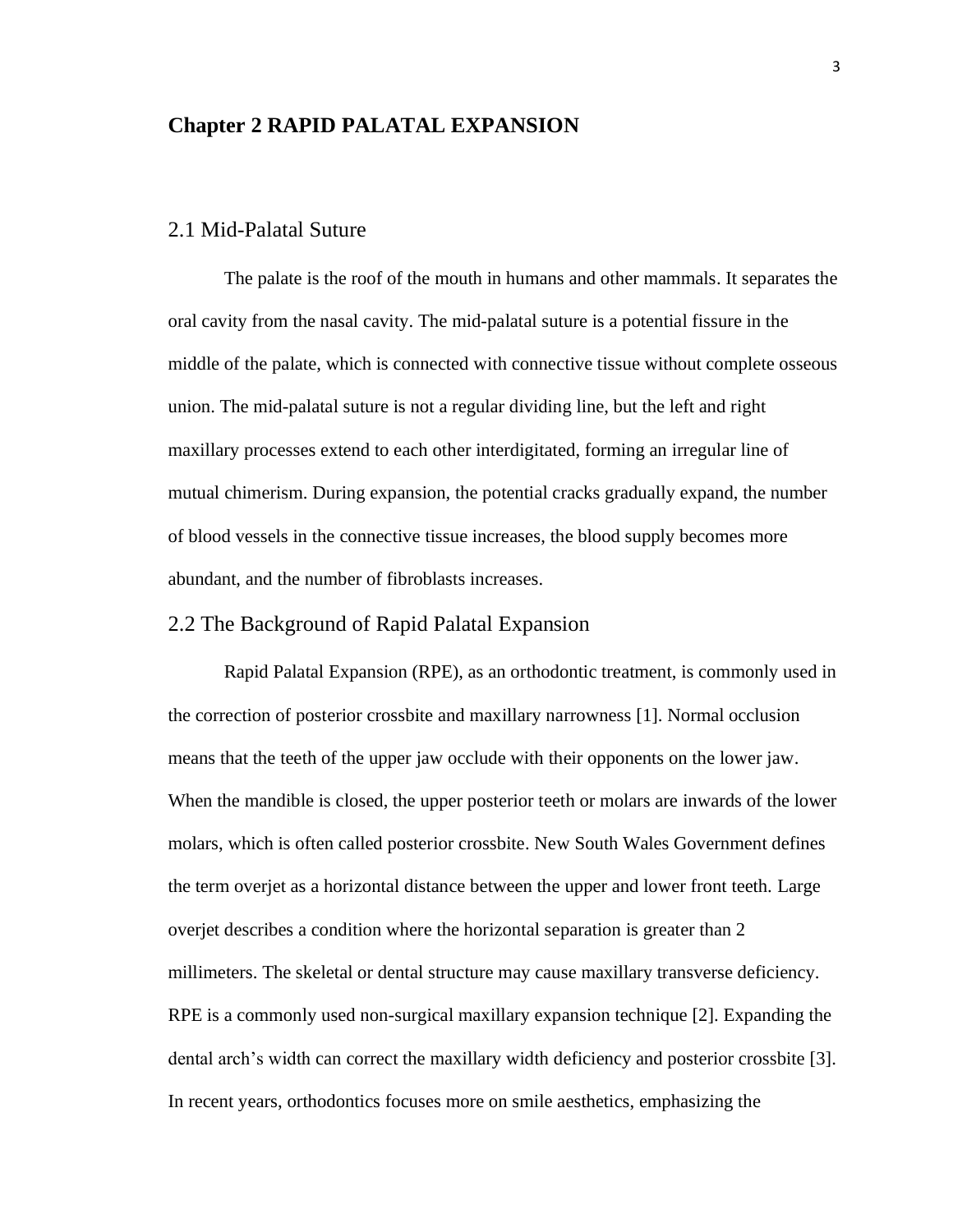transverse dimension of the dental arch and minimizing the buccal corridor's visibility [1,4]. Many patients presented with dentofacial deformation or cleft lip and palate with restricted maxillary segments [5]. These patients have become potential therapeutic users of RPE.

Dr. Emerson C. Angell first reported the use of RPE in orthodontics in 1860. Many practitioners tried and improved RPE from different views in the early stage [49]. Over a century after the first RPE publication, Hass demonstrated that RPE is effective in the treatment of maxillary or nasal insufficiency through successful animal experiments and subsequent human trials [3].

In the current orthodontic treatment of palatal expansion, there are many different methods for doctors and patients to choose which include tooth-borne expanders, boneborne maxillary expansion devices, and surgically assisted rapid palatal expansion (SARPE) [1,5,6,7]. Selection of treatment options depends on many treatment limitations.

For patients with transverse discrepancy, the earlier intervention can achieve a better treatment effect, especially if the treatment time is set before the peak skeletal growth [8]. However, there are significant differences in skeletal maturation among individuals, and there is no obvious correlation with age and gender [7]. In the actual orthodontic process, how to accurately determine the maturation of palatal suture has become a very important part of the treatment, which by far is largely relying on the clinical experience of orthodontists. If the RPE is misdiagnosed to be complete, an ideal expansion treatment cannot be maintained, leading to unstable results and relapse [8]. The main side effects of RPE included but not limited to acute pain, gingival recession,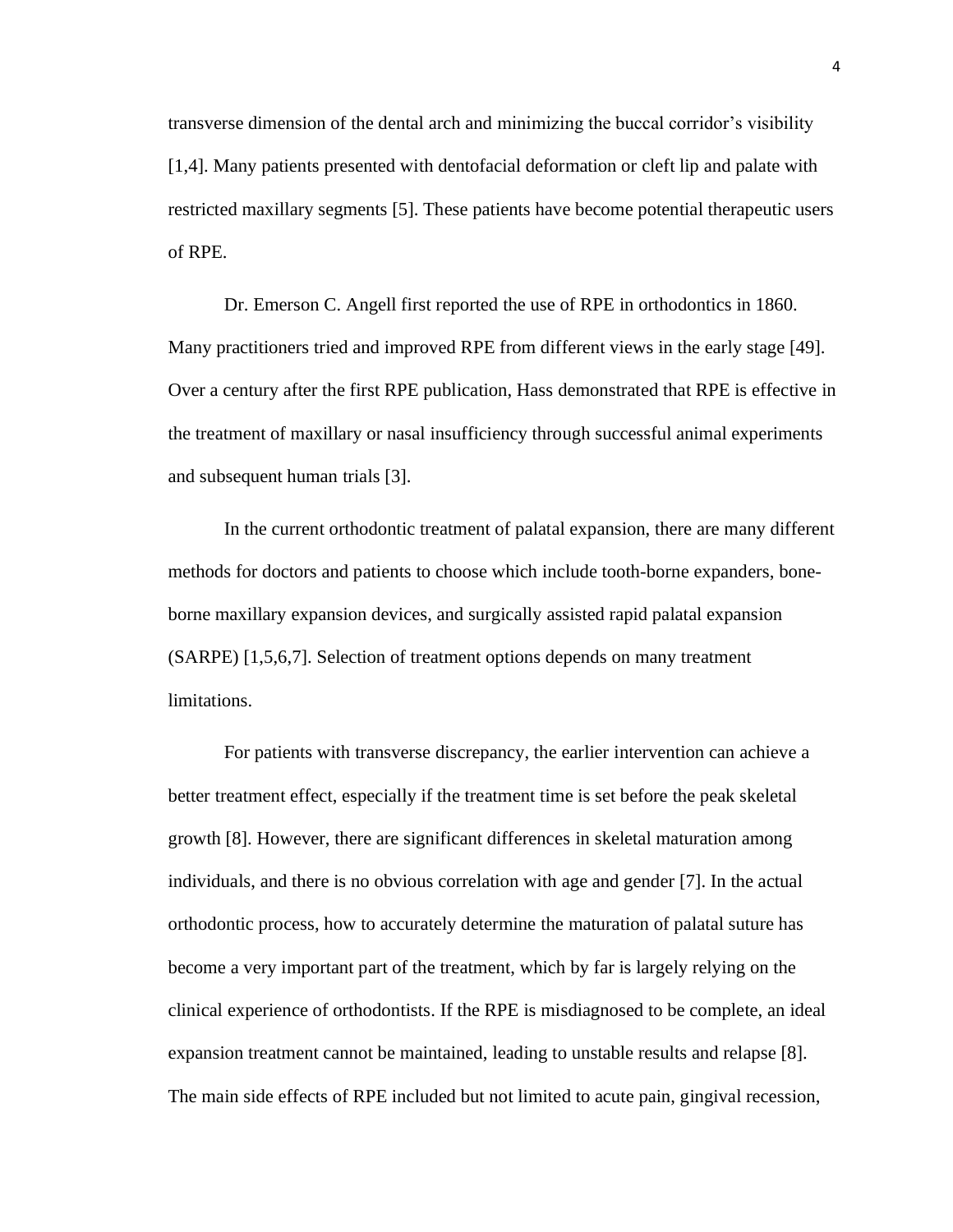dehiscence formation, palatal mucosa necrosis, buccal dentoalveolar tipping and poor long-term expansion stability [7,8].

According to the structure and degree of maxillary suture fusion, different techniques, such as invasive biopsy, CT, have been put forward to assess suture maturation. Among them, biopsy is invasive and thus causes a certain degree of trauma and pain to patients. CT can achieve excellent detection efficiency, but patients are exposed to harmful radiation which limits its use in evaluating the structure and degree of maxillary suture fusion. In particular, because most of the patients receiving RPE are teenagers, the use of CT may have long-term harmful impact on these young patients. 2.3 Current Methods to Assess Mid-Palatal Suture Maturation

<span id="page-10-1"></span><span id="page-10-0"></span>2.3.1 Animal and Human Histologic Studies

In the early experimental studies, scientists investigated the postnatal development of the hard palate in adolescents and fusion of palatal suture after surgical treatment through histologic studies of humans and animals. Most of these studies used conventional histologic and micro-radiographic methods on autopsy materials [10, 11]. Melsen B., et al. indicated that, through the analysis of histologic autopsy, the growth of hard palate length continued to 13 to 15 years old, and the shape of transverse suture changed during postnatal development [10]. Persson M. showed that mechanical force during bone growth alters the remodeling of sutured joints, but with advancing age, the sutures are covered with calcified tissue and synovium [11]. By understanding the differences of mid-palatal suture in different individuals and the possible expansion fusion situation of adolescent patients prior to surgery, a dentist can effectively achieve orthodontic treatment without invasive surgical assistance.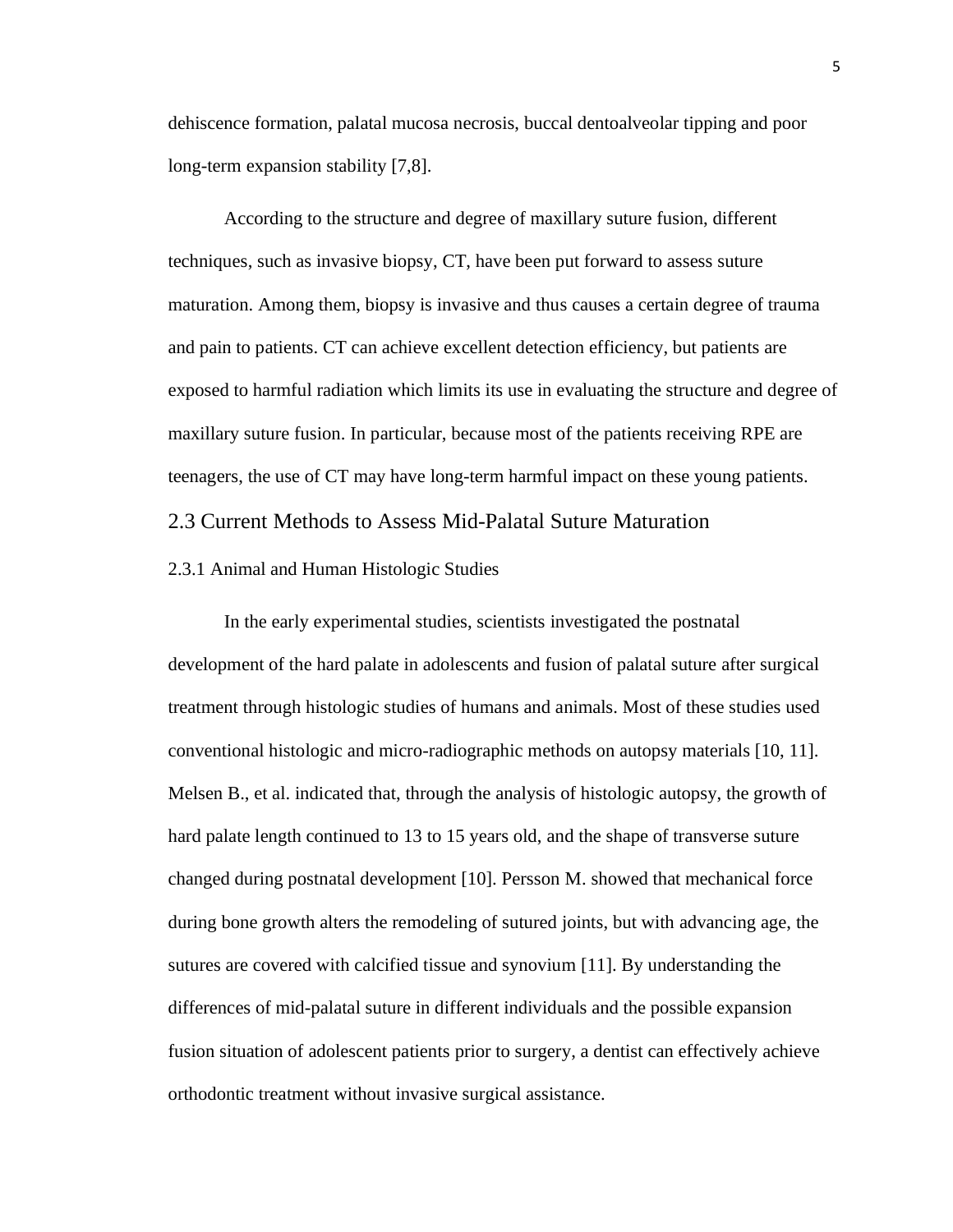Histologic studies can effectively avoid the difficulty in judging the degree of palatal suture fusion *in vivo* and provide a standard reference for evaluating expansion maturation in orthodontic diagnosis and treatment. However, such implementation requires obtaining biopsy samples from the patient and continuous occlusal radiology also causes image overlap [7], leading to inaccurate diagnosis.

#### <span id="page-11-0"></span>2.3.2 Computed tomography

CT is a widely used clinical imaging technique. It uses accurately collimated Xray beams, gamma rays, and high-sensitivity detectors to make cross-sectional scanning around a part of the human body, and finally get the internal structure image of the target. Because of its strong penetrability, CT can easily detect changes of maxilla bone after RPE treatment. Franchi L., et al. evaluated the bone formation of the mid-palatal suture in 17 patients before rapid maximal expansion (T0), after active expansion (T1), and six months after convalescence (T3), and compared the images at different periods [12]. All subjects were aged from 8 to 14 years old, and with malocclusions such as maxillary arch stenosis or unilateral or bilateral posterior crossbite.

After RPE, the healing of mid-palatal suture can be predicted by a variety of morphological parameters, including obliteration index, outcome length, linear vertical distance, and bone density in the sagittal plane [13]. In a low-dose CT study, multi-slice CT scans were taken at T0, T1 and T2. The images were used to calculate the density values and the Mann-Whitney U test was used to compare the density between sutural region of interests (ROIs) and the bony ROIs. It was found that RPE successfully opened the palatal suture [12].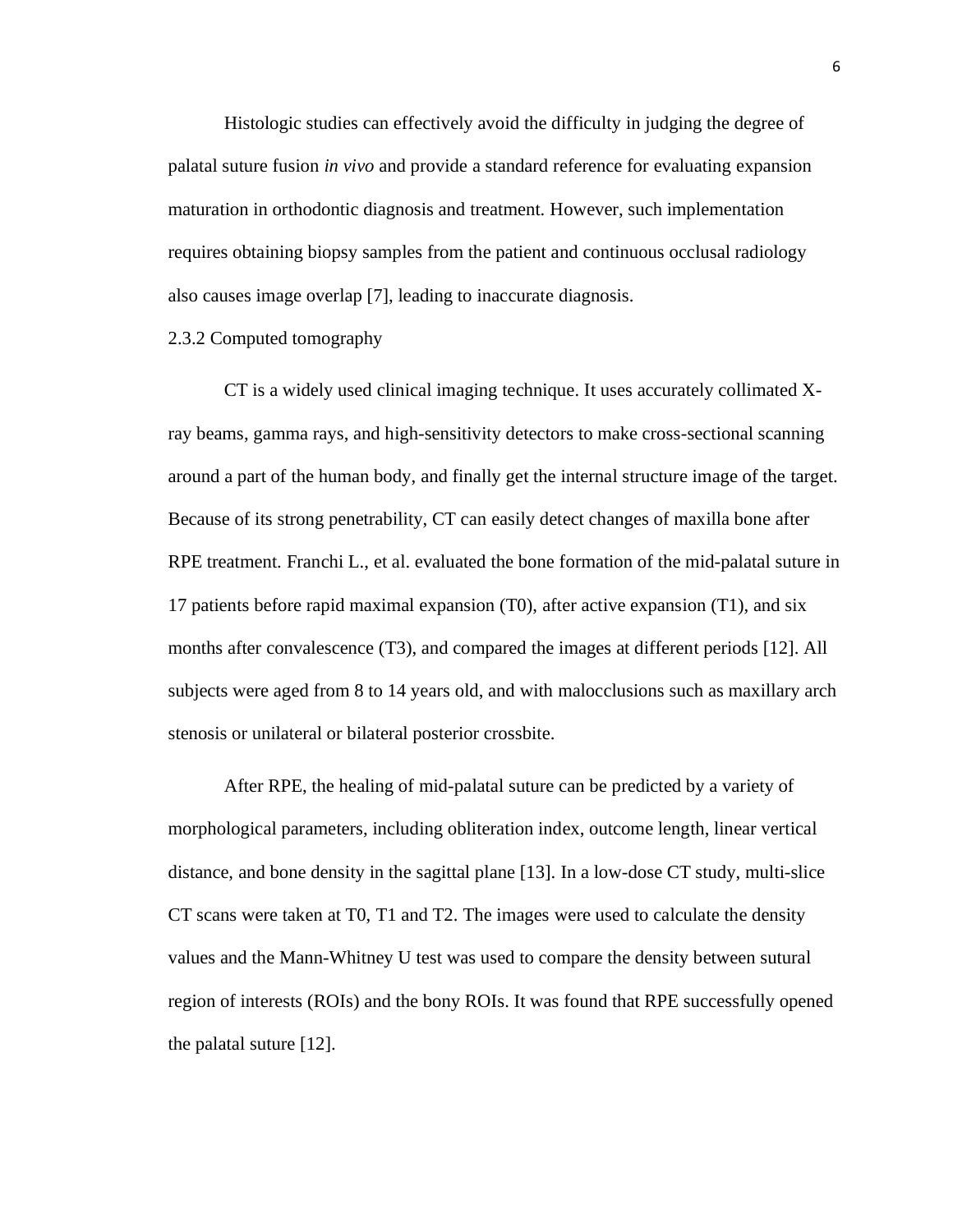Although CT technology can intuitively detect and evaluate the maturation of mid-palatal suture, it has several limitations. During serial radiological scans, patients are exposed to radiation multiple times, which can cause irreversible damage to tissue or organs. A considerable number of patients treated with RPE are adolescents, and the effect of radiation on brain development should be seriously considered.

#### <span id="page-12-0"></span>2.3.3 Ultrasonography (USG)

Medical ultrasound is also widely used for imaging internal body structures, such as joints and blood vessels. Ultrasonography transmits ultrasonic signal pulses to biological tissue through an ultrasound probe, detects the echo of signal pulses, and utilizes the different reflection characteristics of the tissue to form images. Maffulli N., et al. have shown that USG can be used to evaluate dispersion osteogenesis wounds in long bones with high stability and test precision [14]. Compared to CT, ultrasonography can achieve real-time image generation and does not require patients to be repeatedly exposed to high dose ionizing radiation, and thus is safer. However, the ultrasonography images are relatively fuzzy and are not easy to distinguish the fusion of mid-palatal suture. USG is mainly for subjective visual inspection and there is no quantitative measurement information for the time being [9].

## <span id="page-12-1"></span>2.4 Physiological and morphological changes after rapid palatal expansion

The main function of RPE is to increase the upper arch transverse dimensions. The increase of mid-palatal suture separation with force is accompanied by an influx of blood, which is then followed by new bone formation. During the ossification of midpalatal suture, a large number of islands-shape acellular tissue and inconsistent calcified tissue are generated in the middle of the sutural gap, and bone spicules are generated at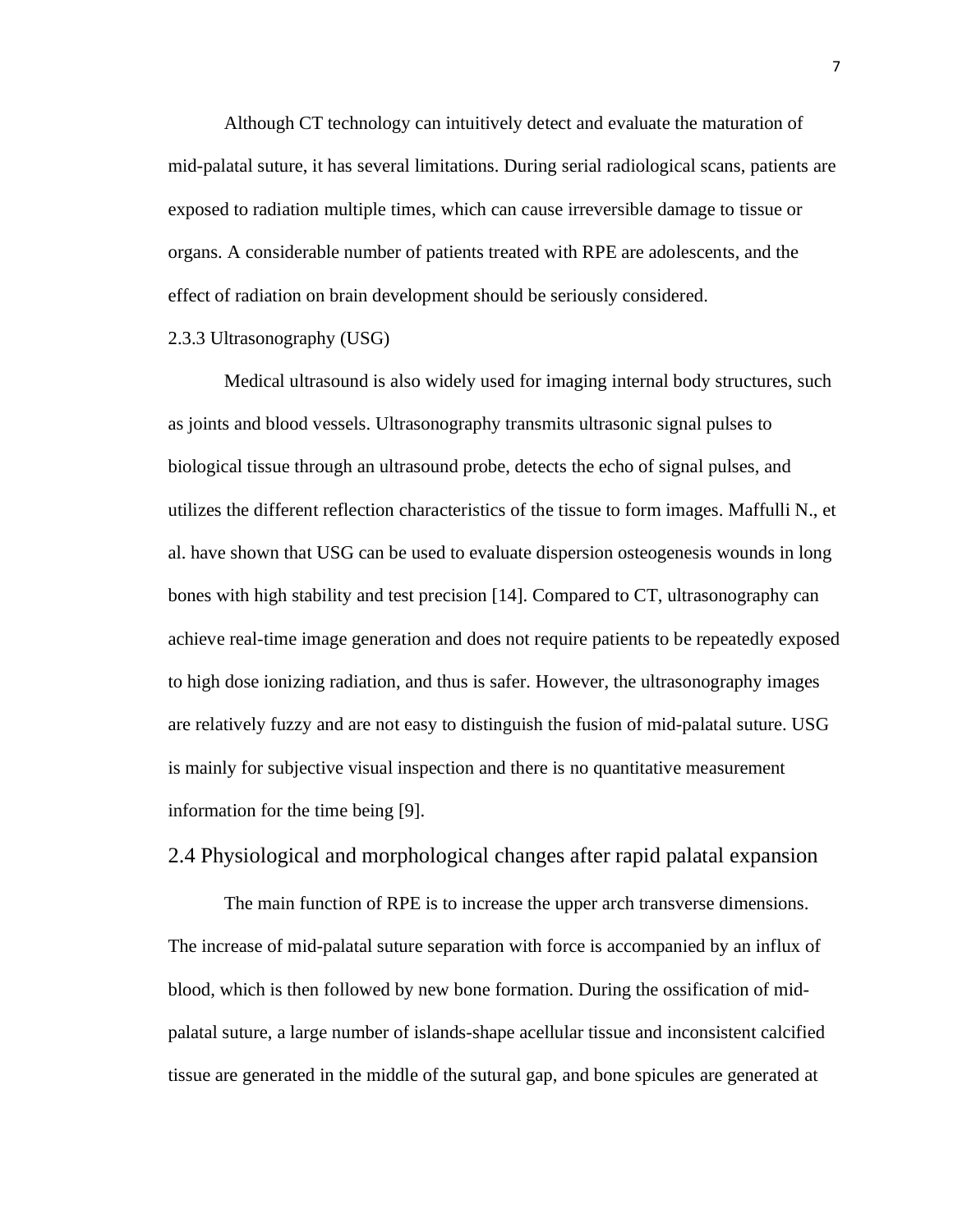the suture margins. The generation of bone spicules and tissue is random, and the overall distribution is uneven. With the increase of the number of bone spicules, some areas are separated by connective tissues, and the content of enriched blood decreases, resulting in the formation of woven bone [45].

Alberto C., et al. [56] aimed to investigate immediate histologic changes in midpalatal suture after RPE and collected the biopsy samples at 7 and 30 days after RPE. In the 7-days samples, histomorphometry showed that there were 14% newly formed bone in the mid-palatal suture, and the rest included soft tissue and blood clot (caused by the trauma of maxillary expansion). Newly formed trabeculae were surrounded by osteoid matrix and grew in parallel. Within the suture, several blood clots and large blood vessels were observed. In the 30-days samples, histomorphometry showed 43% newly formed bone and 57% soft tissue and small blood vessels. The reported case showed that within the expansion of mid-palatal suture, the total blood volume in the suture region increased in the early stage. During bone growth, the total blood volume decreased.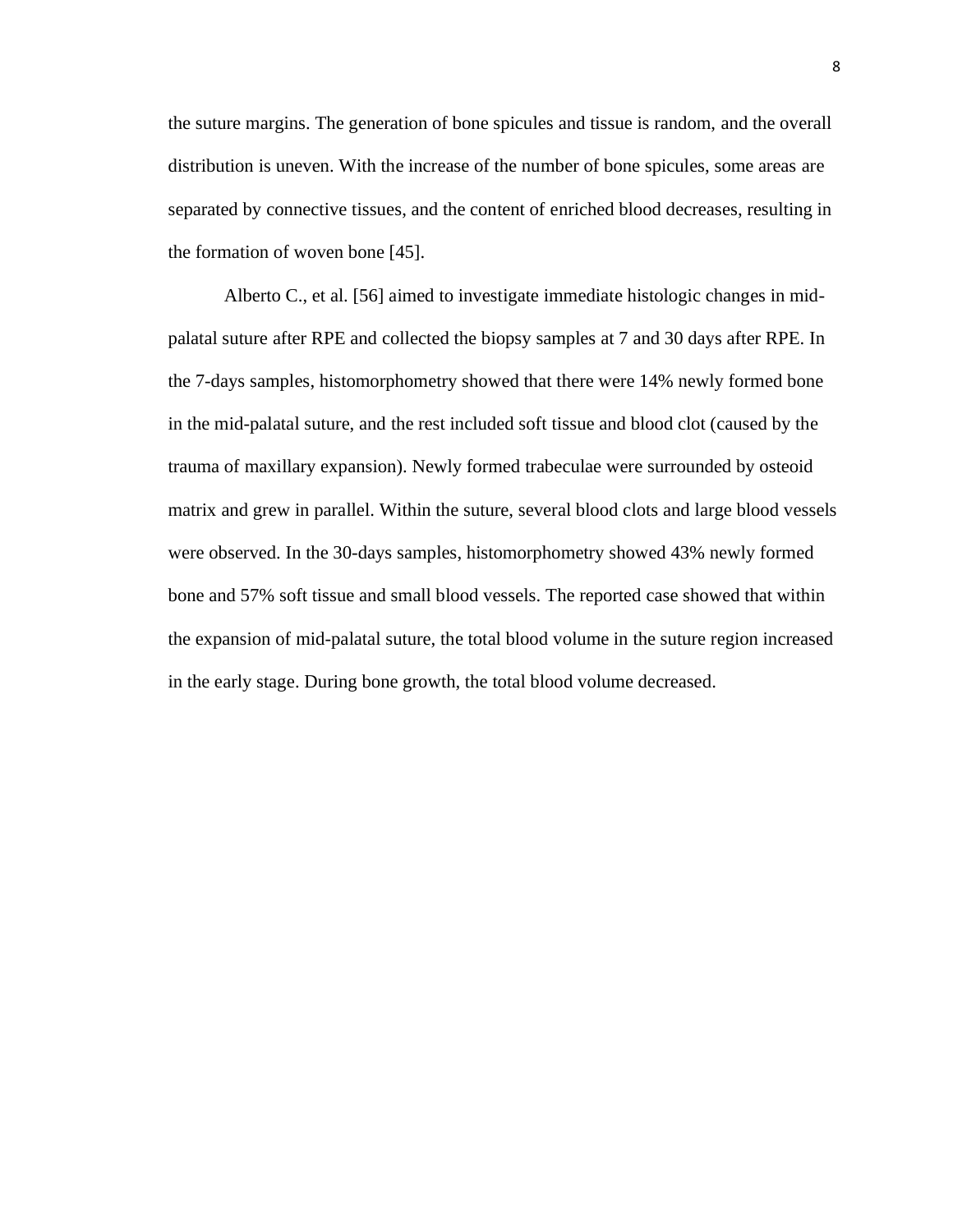### <span id="page-14-0"></span>**Chapter 3 DIFFUSE REFLECTANCE SPECTROSCOPY**

## <span id="page-14-1"></span>3.1 Background

In recent years, optical methods are playing an increasingly important role in the diagnosis and treatment of various diseases. In particular, diffuse reflectance spectroscopy (DRS) has been extensively studied in many organ sites, such as breast, esophagus, bronchus, brain, pancreas, GI tract, and cervix to characterize pre-cancers and cancers [15-24]. The working principle of DRS is to illuminate the surface of a biological tissue or other turbid medium with broadband light, mostly through an optical fibers or fiber bundle, and the photons diffusely propagate in the tissue experiencing multiple scattering and absorption events. Photons re-emitted from the same surface, called diffuse reflectance, are collected by a detection fiber or fiber bundle, and converted to a spectrum in a spectrometer. The intensity of the reflectance spectrum depends on the light scattering and absorption properties of the tissue sample [25]. By analyzing the diffuse reflectance spectrum, the tissue optical properties, such as absorption coefficient ( $\mu$ a( $\lambda$ )) and reduced scattering coefficient  $(\mu s'(\lambda))$  can be accurately extracted. Tissue scattering is caused by local reflection index mismatch in biological tissues and mainly determined by the size, density, and refractive index of particles (called scattering centers). For example, the difference between the reflection index of cytoplasm and organelles, such as cell membrane, nuclei, mitochondria, etc., results in change of light transmission direction [46]. In the visible spectrum, hemoglobin is the dominant light absorber. The absorption spectrum of oxy- and deoxyhemoglobin are different, thus analysis of the absorption spectrum of biological tissue, using Beer-Lambert Law of light absorption,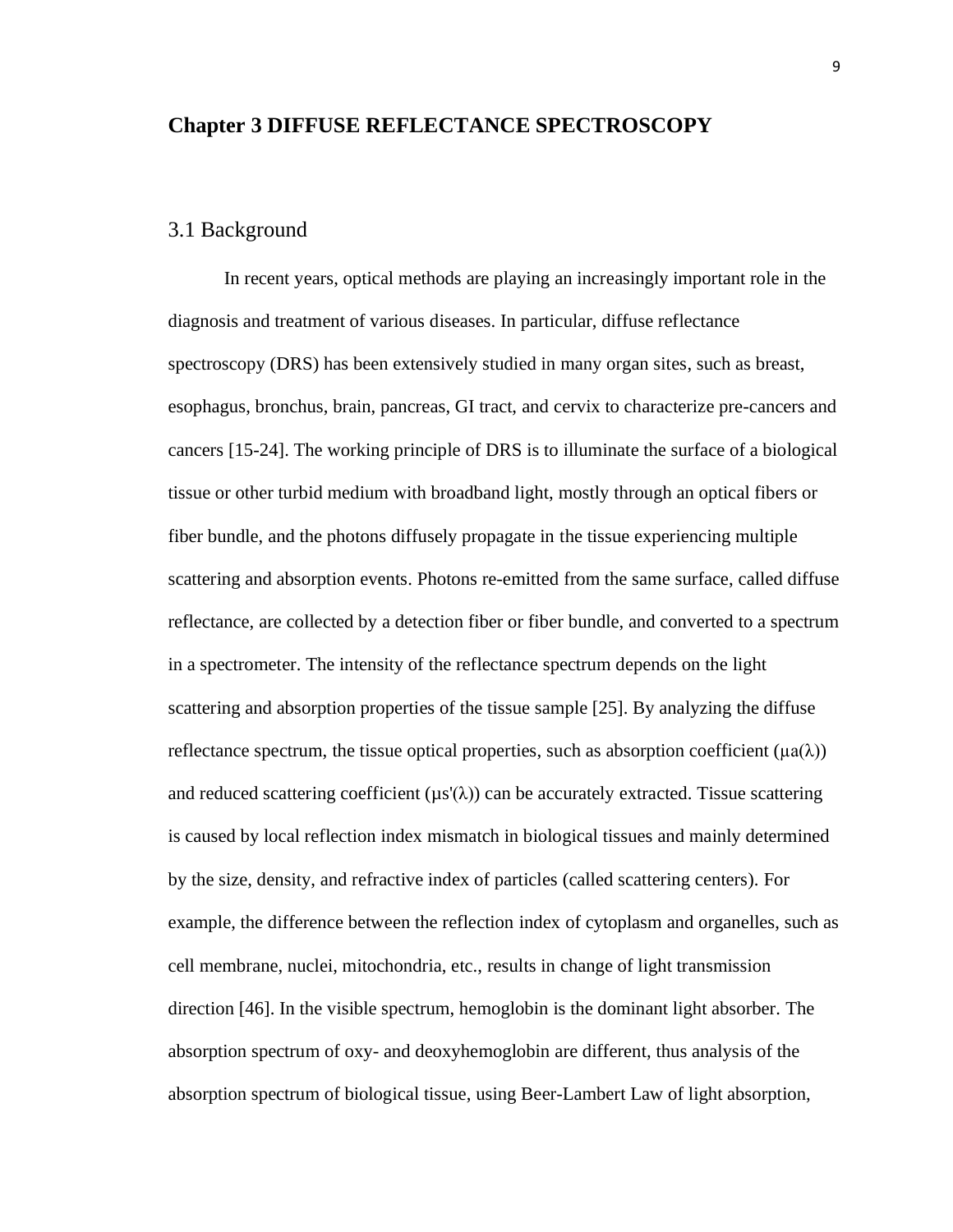can be used to determine the hemoglobin concentrations and blood oxygen saturation  $(SO<sub>2</sub>)$  [26].

### <span id="page-15-0"></span>3.2 Mathematical Models for Light Tissue Interaction

Light can pass through the surface of biological tissue and interact with tissue components, thus generating light reflection and transmission. The design and application of bio-photonic devices heavily rely on analytical mathematical or numerical models to simulate light propagation in turbid biological tissue and to characterize its optical properties. Mathematical models commonly used in DRS system are discussed below. 3.2.1 Light-tissue interaction

<span id="page-15-1"></span>The propagation of light in biological tissue depends on the optical characteristics of the tissue and light wavelength. Interaction of light with tissue leads to light attenuation due to absorption and scattering. After the light is absorbed in biological tissues, the molecule that absorbs photon energy changes from the ground state to the excited state. The absorbed energy can trigger some chemical reactions, or a portion of the absorbed energy can be re-emitted as light. Hemoglobin, oxy-hemoglobin, betacarotene, melanin, and bilirubin are the absorbers of visible radiation. The primary absorber in biological tissues is hemoglobin [50].

Light interaction with a turbid medium, such as biological tissue, through scattering can result in change of the direction of light propagation. In general, the wavelength of light does not change during a scattering process (except for Raman scattering). Light scattering is dependent on the scatter size and distribution, incident wavelength, and refractive index of the scatterer [47]. When the size of the scatterer is much smaller than the wavelength of light, Rayleigh scattering dominates and is often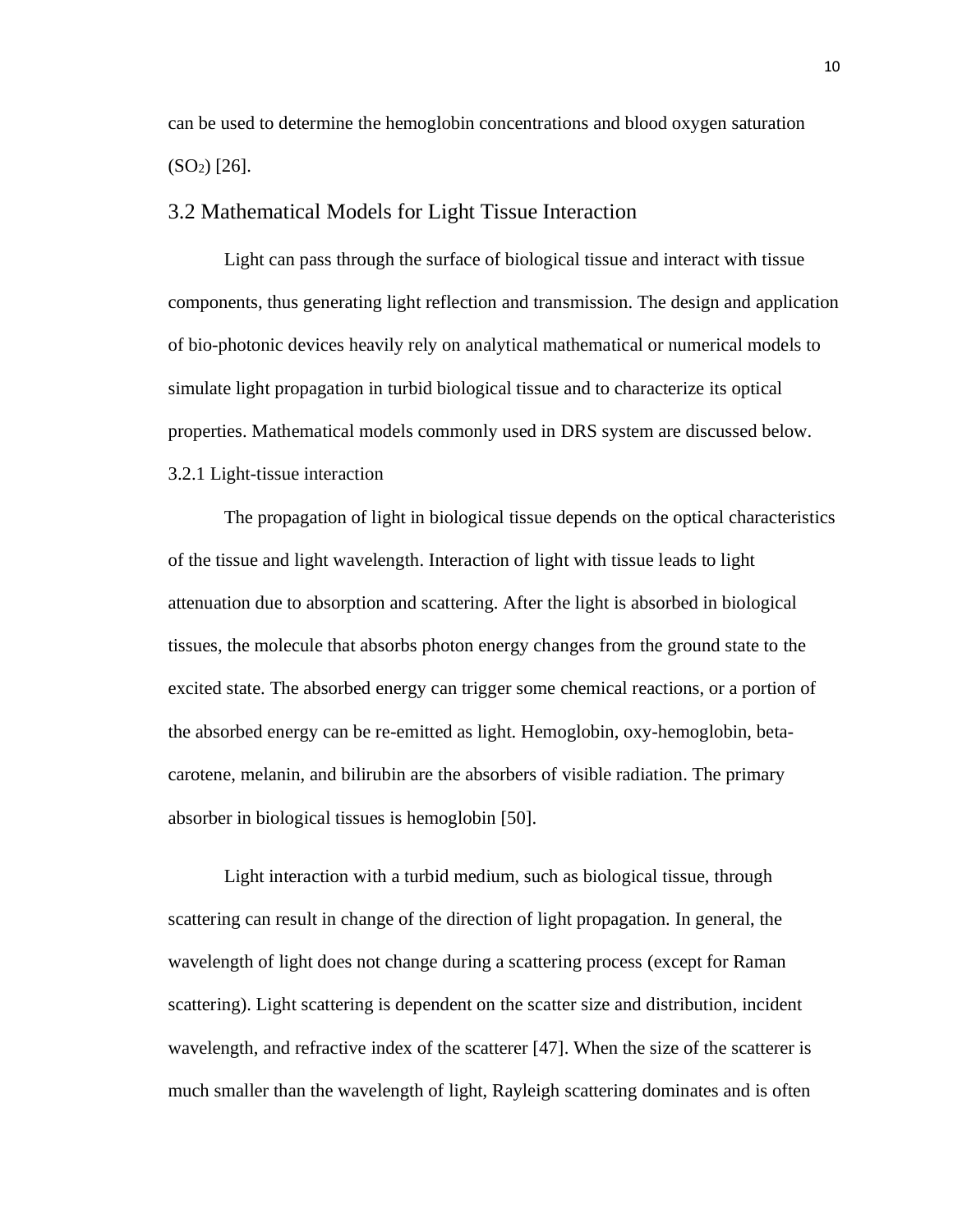used to calculate scattering coefficient. When the size of the scatterer is close to or larger than the wavelength of the light, Mie theory is used to calculate the scattering coefficient. Dominant scatters in tissue are relatively large in size, such as cell membrane, nuclei, collagen fibers, and mitochondria. In Mie scattering, visible light is scattered more in the direction of propagation (i.e., forward scattering) than in any other direction. Mie scattering is best suited for simulating the scattering in the visible light band of 430- 630nm.

#### <span id="page-16-0"></span>3.2.2 Monte Carlo Forward model

The propagation of light in biological tissue depends on the microstructure and physiological properties of tissue. The transportation equation of light in biological tissues (turbid media) can be described by Boltzmann equation [51], Eq. 1.

$$
\hat{\mathbf{s}}.\nabla L(\vec{r},\hat{\mathbf{s}}) + \mu_t(\vec{r})L(\vec{r},\hat{\mathbf{s}}) = \mu_s \int_{4\pi} p(\hat{\mathbf{s}},\hat{\mathbf{s}}')L(\vec{r},\hat{\mathbf{s}}')d\omega' + S(\vec{r},\hat{\mathbf{s}}')
$$
(1)

Where, L is the radiance at location r within the tissue,  $\mu_t$  is the total attenuation coefficient,  $\mu_t = \mu_a + \mu_s$  ( $\mu_a$  and  $\mu_s$  are absorption coefficient and scattering coefficient, respectively), *p* is the phase function and *S* is the source term.

Diffusion theory (DT) is a fast and convenient analytical model of light transport. It is an approximate solution of the transport equation which yields the relationship between the optical properties and light fluence. The approximate validity of DT needs to ensure that the distance between the boundary of turbid medium and the light source is much larger than mean free path  $(1/\mu_t)$ , and photons need to be scattered many times before being absorbed. Therefore, DT model cannot solve the boundary problem in layer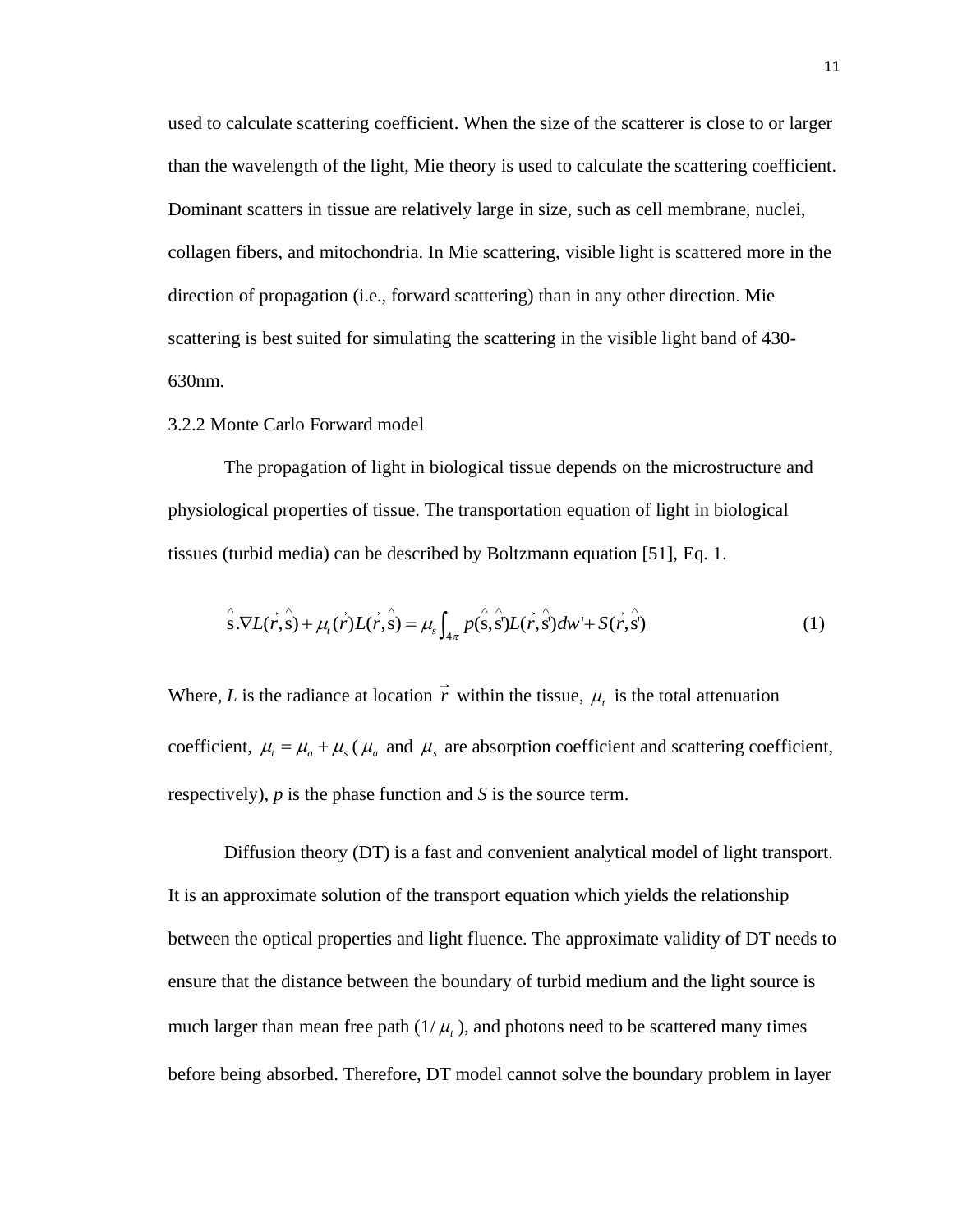tissue, and DT model is also not applicable when the absorption is far stronger than scattering [51]. In such situations, a numerical model, the Monte Carlo model is often used to simulate the light propagation in turbid medium.

The Monte Carlo model is based on the theory that photons undergo a random trajectory in tissue, and the step size and direction of scattering can be determined by stochastic sampling of probability distributions [27]. In general Monte Carlo simulation, photons come in from the edge of biological tissue and randomly determine its initial direction and trajectory. It uses probability density function including scattering coefficient to obtain the traveling distance and optical path of photons in the medium. The weights of all photons entering the tissue is set to 1 and absorption by reduces the weight according to the Beer-Lambert law [48]. Monte Carlo model is numerical model, which is computationally extensive, and thus the full simulation is time consuming. Because tissue absorption and scattering coefficients are expected to change dynamically in tissue, the computationally extensive model limits the usability of Monte Carlo model for continuous monitoring of changes in  $\mu_a(\lambda)$  and  $\mu_s(\lambda)$ .

#### <span id="page-17-0"></span>3.2.3 Monte Carlo Inversion model

Researchers have developed numerical and analytical models to extract scattering and absorption coefficients from a diffuse reflection spectrum. In this thesis, we use a flexible and fast Monte Carlo-based model of diffuse reflectance developed by Palmer et al. [33] to monitor the dynamic changes of scattering and absorption coefficients of turbid media. This model is based on a scaling approach which runs single Monte Carlo simulation for multiple photons. Many optical parameters can be obtained by this simulation. For a given photon with different absorption and scattering coefficient, the

12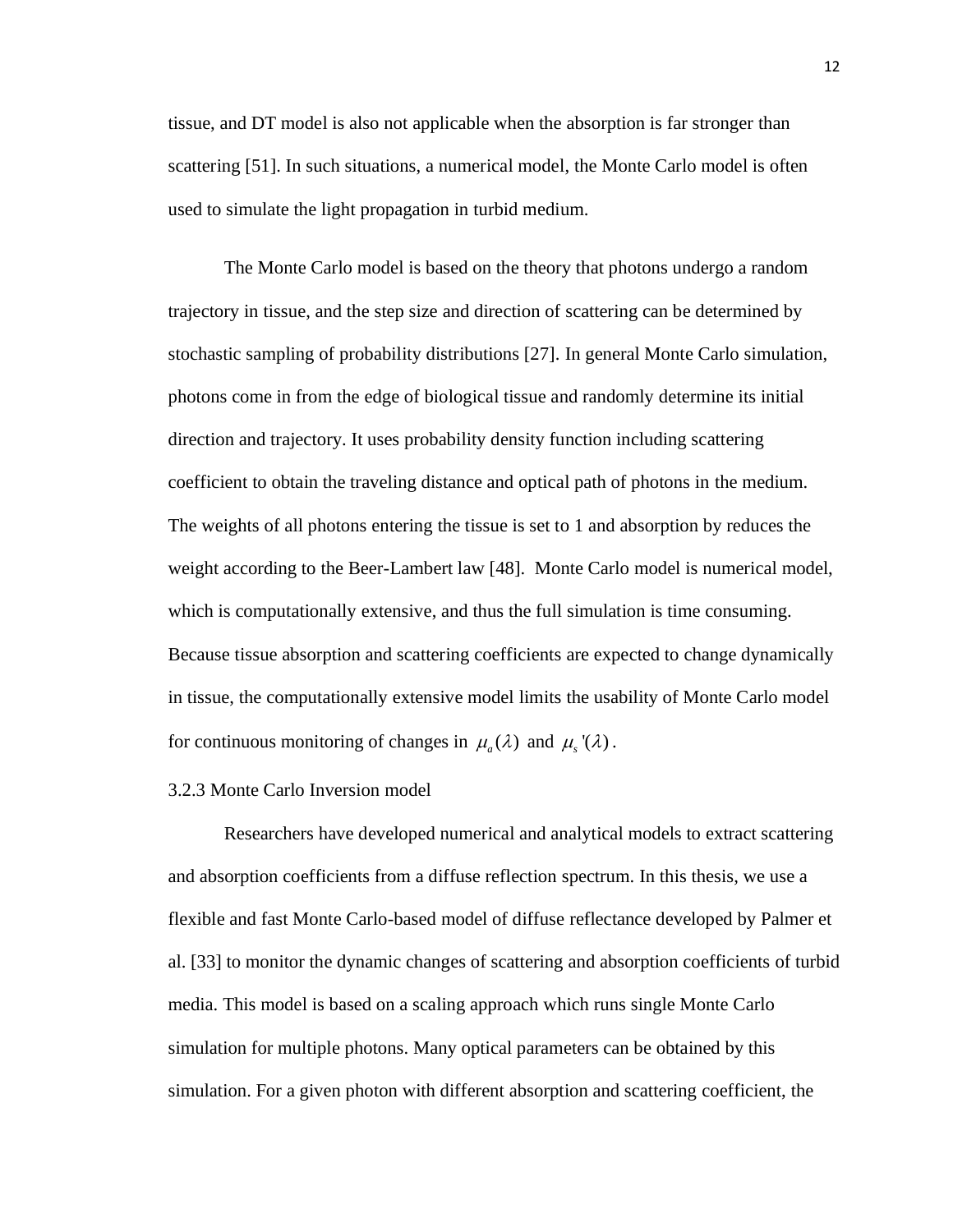corresponding optical parameters can be calculated by scaling relationship. It also created a look-up table method to make it suitable for real time detection. The model is suitable to fiber-optic-based measurements of diffuse reflectance spectra from infinite- or semiinfinite medium, and it uses a single reference measurement for calibration.

Palmer's model consists of two parts: a forward model to run Monte Carlo simulations and an inverse model to extract optical parameters of biological tissues. The absorption coefficient is mainly affected by the compositions in biological tissues and the scattering coefficient is related to the size and density of scattering structures in the tissue. In the forward model, the physiological and structural properties of the tissue are the inputs that are used to generate a diffuse reflectance spectrum. The concentration of each chromophore and the corresponding wavelength-dependent extinction coefficient are used to determine  $\mu_a(\lambda)$ , and Mie theory for spherical particles [31] is used to calculate the reduced scattering coefficient  $\mu_s(\lambda)$  and anisotropy factor (g). The optical properties  $\mu_a(\lambda)$ ,  $\mu_s'(\lambda)$  and  $g(\lambda)$  will be the inputs to establish a Monte Carlo model in the range of special wavelengths [32].

In the inverse model, the absorber concentrations, the scatterer size and density and the fixed free parameters will be initialized to use the Monte Carlo model of diffuse reflectance. The fixed parameters are the extinction coefficients of the absorber and the refractive index of the scatterer and the surrounding medium for a given wavelength. The reflectance spectrum modeled by the forward model is compared with the measured reflectance spectrum using a Gauss-Newton nonlinear least-squares algorithm to minimize the sum-squares error between the two spectra. To ensure that the convergence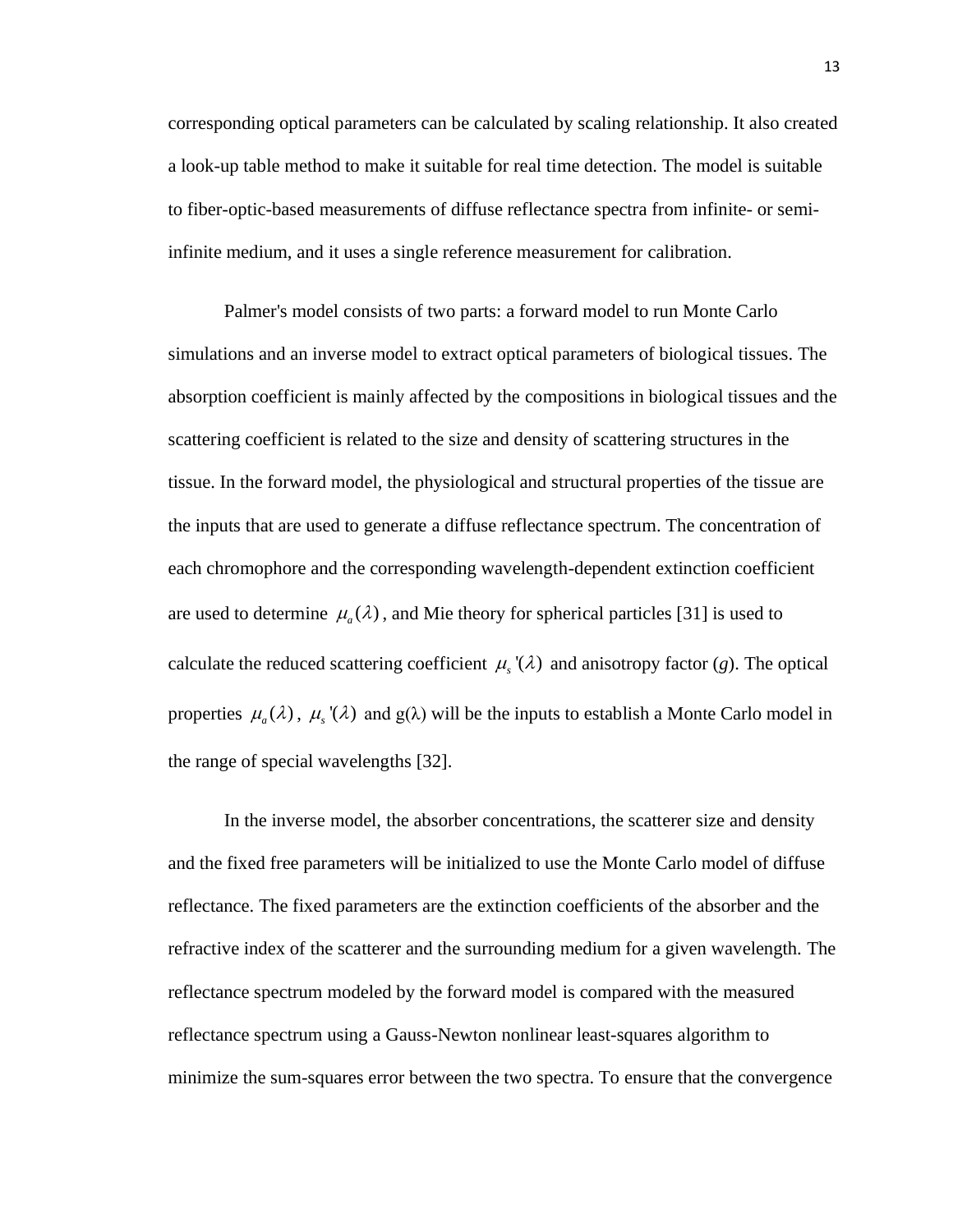reaches to the global minimum, the whole procedure will be iterated for each sample with a different, randomly chosen starting parameters.  $\mu_a(\lambda)$ ,  $\mu_s'(\lambda)$  and  $g(\lambda)$  are extracted from the model after the convergence [33].

## <span id="page-19-0"></span>3.3 Applications of DRS

DRS has a wide range of non-medical application scenarios, including color matching and identification in textiles, and characterizing and measuring mineral content in soils [34]. In the past two decades, DRS technology has been extensively studied for use in the medical field after continuous improvement, and it has made great progress in many research directions. Studies have shown that DRS has the ability to help improving surgery, chemotherapy, radiation, or a combination of above [52, 53]. It also has the potential of detecting bone cracks in the lengthen or even the palatal suture after the rapid palatal expansion [14]. Optical properties, such as absorption and scattering, can change dramatically with changes in biological tissue structure, vasculature, and metabolic function in the early and middle stage of cancer [35]. In recent years, DRS combined with an appropriate mathematical model has become more effective in quantification of physiological parameters of cancerous cells [36].

Chang et al. combined the DRS system with an inverse Monte Carlo model to characterize and compare the optical biomarkers between cervical intraepithelial neoplasia and normal cervical tissues [36]. It was found that total hemoglobin was a lot higher in high grade cervical intraepithelial neoplasia than normal cervical tissues. Langhout et al. combined fluorescence spectroscopy with the DRS system to characterize the difference of optical parameters between healthy and malignant colorectal tissues from surgery and calculated the difference in the concentrations of basic water, fat, and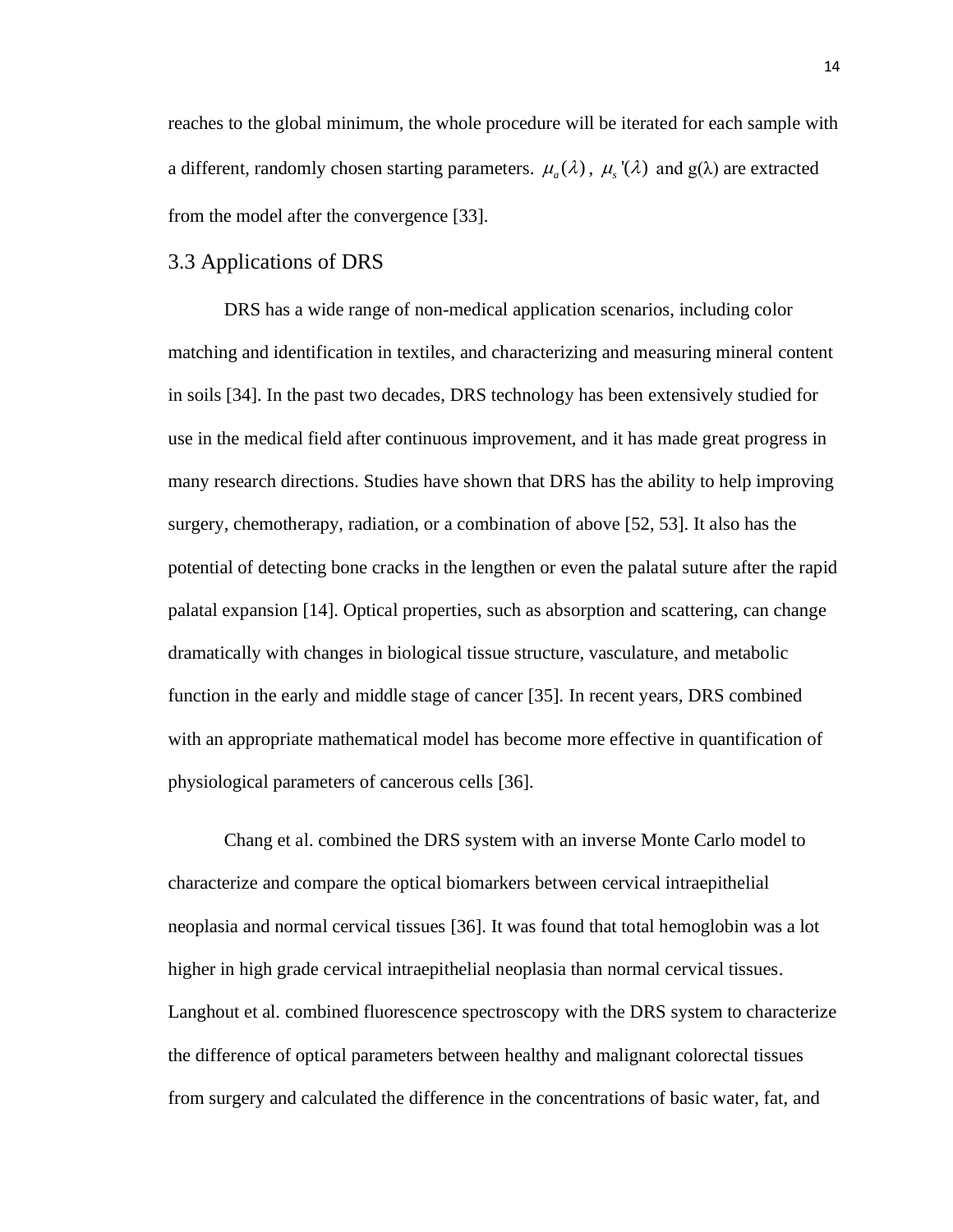hemoglobin [37]. DRS has also been employed for detection of diabetic foot ulcers, pressure ulcers, and reliable identification of tumor tissue in breast, lung, and liver [38- 41].

### <span id="page-20-0"></span>3.4 Fiber-optic-based DRS

Fiber-optic-based DRS is a noninvasive technique that provides quantitative information such as absorption (μa(λ)) and reduced scattering (μs'(λ)) about tissue *in vivo*. It is a lightweight, portable, and robust device which uses a white LEDs as the source and a fiber optic spectrometer that converts light signal into a spectrum.

Yu et al. [42] fused visible of DRS to characterize normal tissues in the oral cavity. A pressure sensor was installed in the probe to monitor the contact pressure between the probe and cervix tissue during DRS measurement, so as to control and adjust the pressure to minimize its impact on the blood flow in tissues.

Vivek et al. [43] assembled a temperature sensor into the DRS system to monitor tissue temperature and optical properties during thermal coagulation of *in-vitro* tissues. The study found that reduced scattering coefficient of liver tissue decreased during heating due to tissue carbonization.

Hong et al. [54] developed a portable, lightweight, and low-cost DRS system using a smartphone-based spectrometer. This application was originally intended to measure the hemoglobin in epithelial tissue for economically underdeveloped areas where there is no infrastructure for routine diagnosis of epithelial cancer or precancer.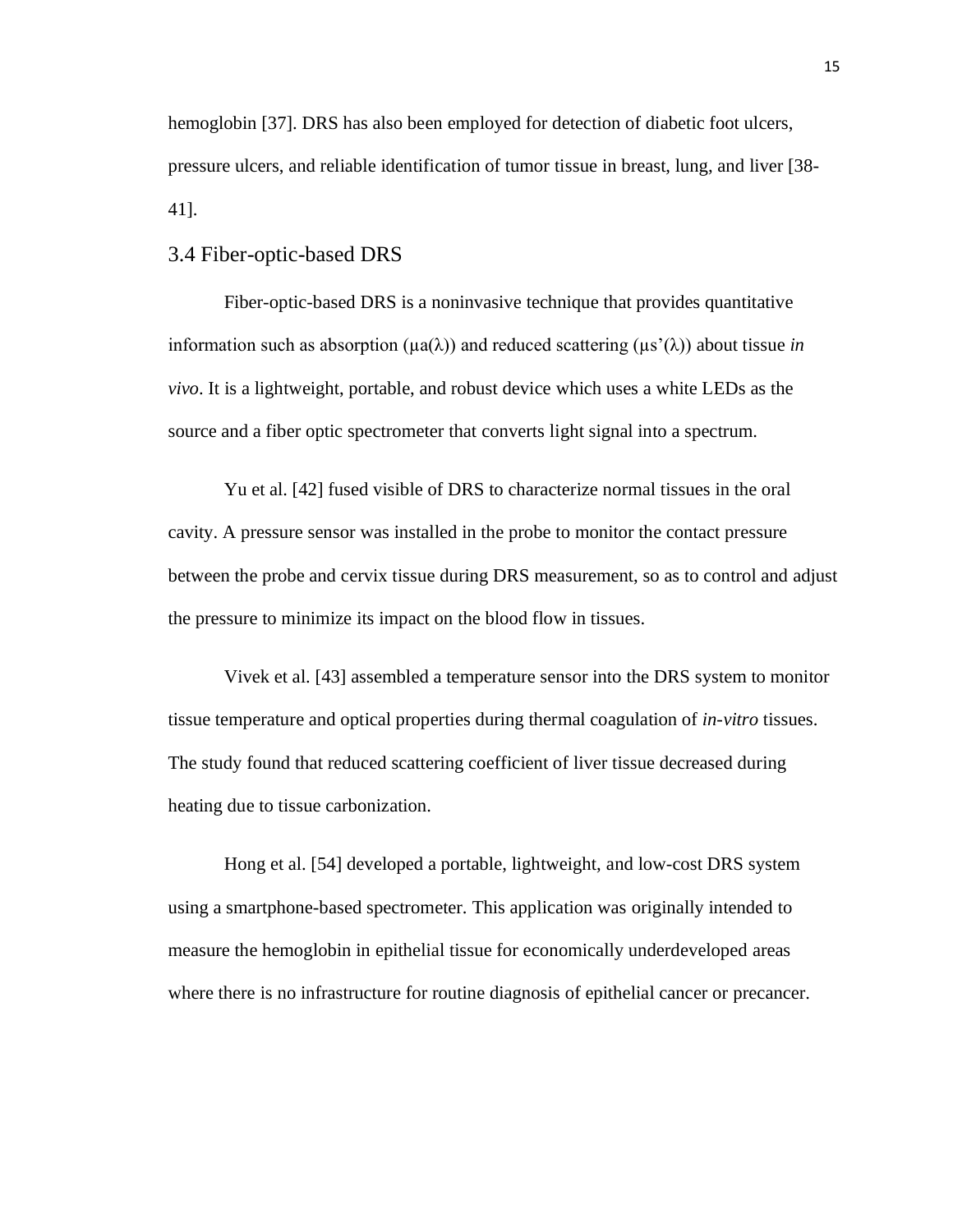## <span id="page-21-0"></span>**Chapter 4 MEASURING HEMOGLOBIN CONCENTRATION IN SIMULATED MID-PALATAL SUTURE**

## <span id="page-21-1"></span>4.1 Introduction

Optical monitoring can be a portable and cost-effective alternative for monitoring mid-palatal suture maturation process. The purpose of this chapter is to demonstrate that DRS system has the potential to detect changes in hemoglobin concentration in the process of expansion in the healing period of mid-palatal suture. The RPE process of human maxilla is simulated by a physical model composed of bone, mucous membrane and blood enriched into the suture gap. This physical model is then used to study changes in the absorption coefficient and hemoglobin concentration of the physical model. Further, these changes are compared with the trend of blood content changes after RPE.

## <span id="page-21-2"></span>4.2 Materials and methods

## <span id="page-21-3"></span>4.2.1 DRS Instrument

The DRS system is shown in Fig. 4.1. It is consisted of a customized visible spectrometer (Avantes BV, The Netherland) with a white light-emitting diode (LED) as the light source, a laptop installed with custom software, and a customized fiber-optic probe. The fiber-optic probe consists of four fibers (200/220/240 µm) for illumination and one fiber (400/440/480 µm) for detection. The separation between each illumination fiber and the detection fiber is 2 mm, and the five fibers form a 90 degrees circular arc with the detection fiber as the circle center mounted into a 3D printing plate  $(4.1 \text{ mm in})$ radius), shown in Fig. 4.2. The illumination fibers are connected to the white LED to provide a stable light source and the detection fiber is connected to the spectrometer. A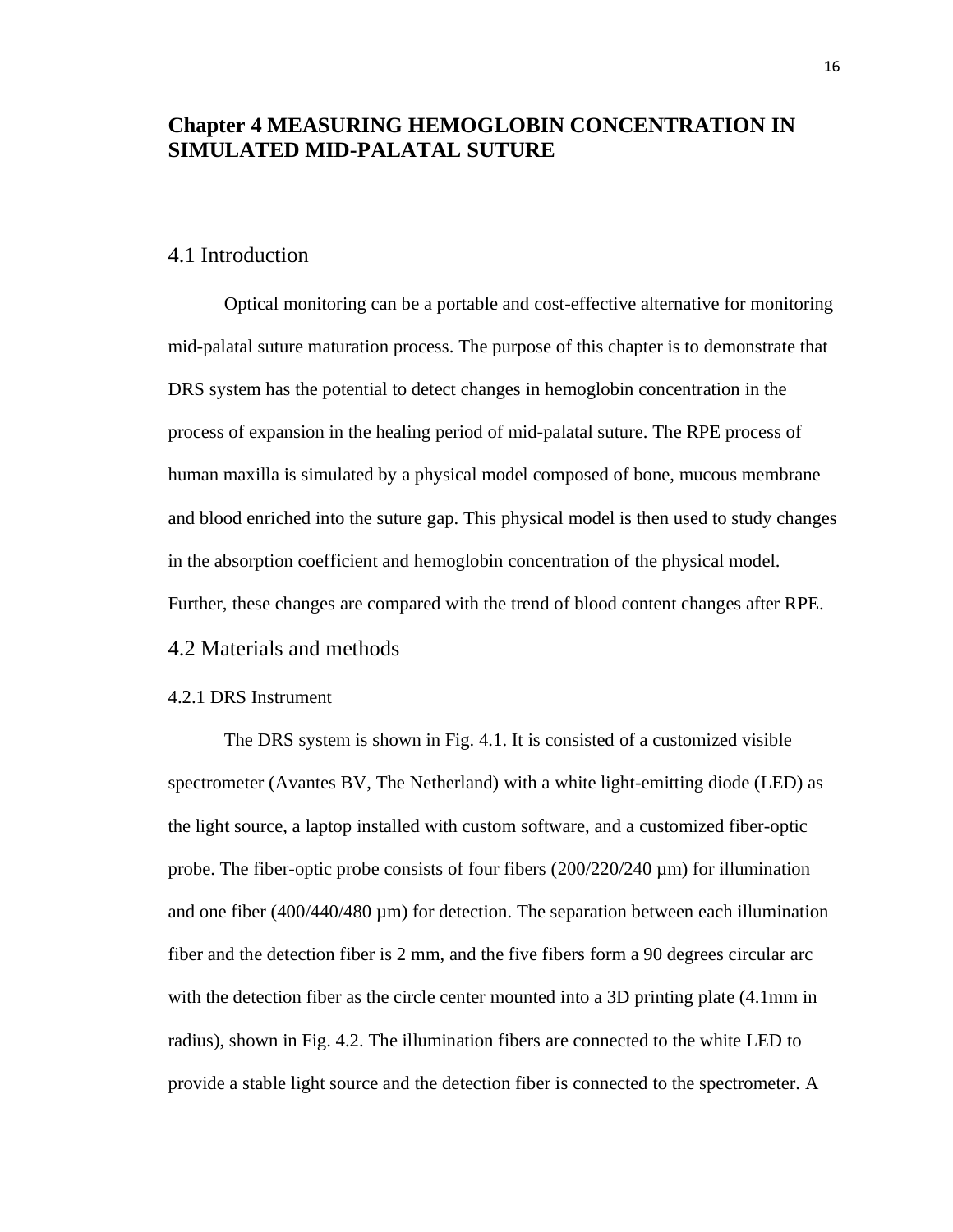customized LabVIEW program and MATLAB scripts for DRS system are installed in the laptop, which are used for instrument control, data acquisition and data analysis.



Figure 4.1: The fiber-optic DRS system with the fiber-optic probe



Figure 4.2: The geometry of the fiber-optic probe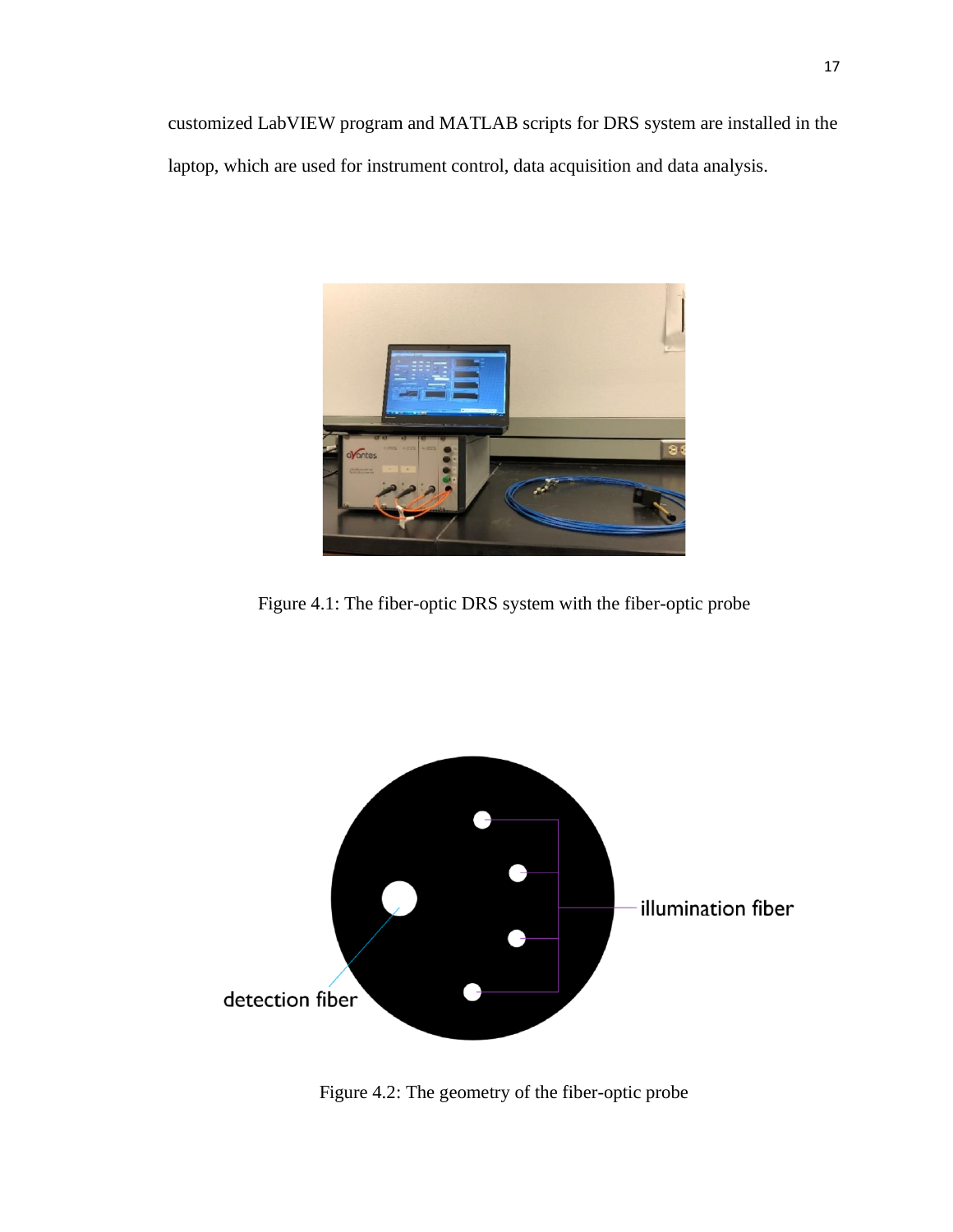#### <span id="page-23-0"></span>4.2.2 Tissue phantom experiment

To evaluate the accuracy of the fiber-optic probe for measuring optical properties, 16 liquid phantoms were prepared to simulate the absorption and scattering properties of mid-palatal suture after RPE. These phantoms were composed of human hemoglobin (H0267, Sigma-Aldrich Co. LLC) as an absorber and polystyrene beads (07310-15, Polysciences Inc.) as a simulated tissue scatterer in aqueous solution. The mean absorption coefficient (wavelength range of 450-630 nm)  $\mu_a(\lambda)$  for the phantoms ranged from 0.5  $cm^{-1}$  to 4.3  $cm^{-1}$  which was independently determined with a spectrophotometer (Lambda 35, PerkinElmer Inc.). The reduced scattering coefficient was calculated by Mie theory, the density and refractive index of the polystyrene beads. The reduced scattering coefficient  $\mu_s$ '( $\lambda$ ) is lessened from 13 to 7 cm<sup>-1</sup> due to the hemoglobin titration.

#### <span id="page-23-1"></span>4.2.3 *In-vitro* experiment

In this study, a biophysical model was constructed to simulate changes of the midpalatal suture after RPE. The small intestinal mucosa of pig was used as the mucosal structure covering blood and bone in the physical model in the experiment. The small intestinal mucosa was purchased fresh from a local grocery and stored at 4℃ to prevent water evaporation and mechanical damage. Human hemoglobin (H0267, sigma Aldrich Co. LLC) was used to prepare the solution to simulate the blood clot deposited in the gap after RPE, and the absorption coefficient of the solution was close to the normal blood [55] (The  $\mu_a(\lambda)$  of the normal blood is 0.210±0.002 mm<sup>-1</sup>) in the suture expansion. The purchased bone powder was stored at room temperature (22℃) and used to simulate the uneven growth pattern of bone after RPE.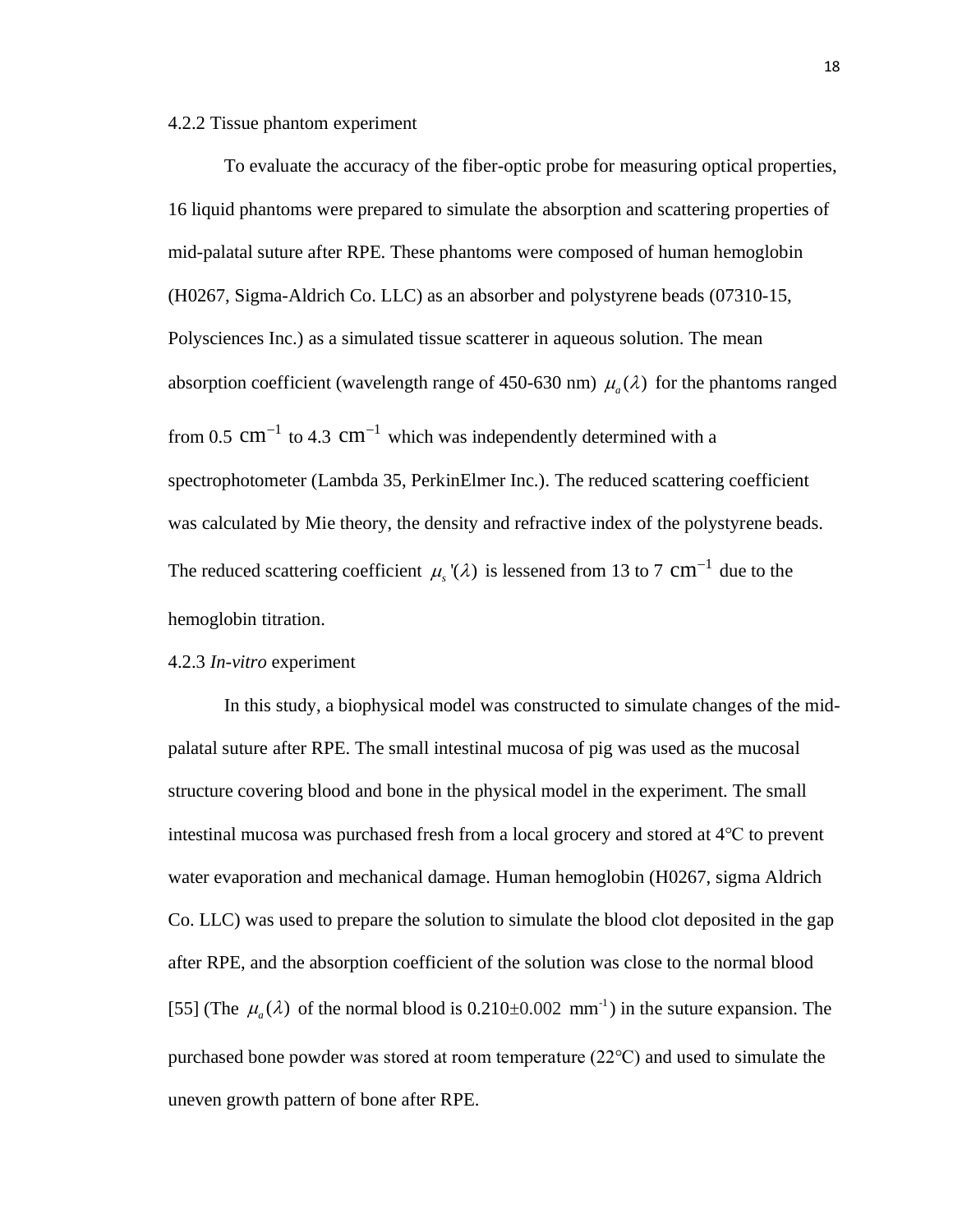

Figure 4.3: Experimental set-up to study the optical properties of a physical model simulating the mid-palatal suture after its response to expansion.

The cube shaped container, as shown in the Fig. 4.3, was made by 3D printing. There was a groove of (1X1X1cm) in the middle of the container, which was used to hold the mixture of bone powder and hemoglobin solution. The average thickness of mucous membrane was 1 mm. The mucous membrane was placed on the container and gently touched with mixture. In this experiment, five containers were fabricated and filled with different proportions of bone powder and hemoglobin solution to mimic the dynamic relationship between the silted blood and the new bone formation during an actual RPE process. Because bone powder particles are large and insoluble in water, the bone powder and hemoglobin solution might not be completely uniform. Therefore, five different locations on each sample were measured and averaged to minimize the effects of nonuniformity. To make a measurement, the fiber optic probe was placed perpendicular to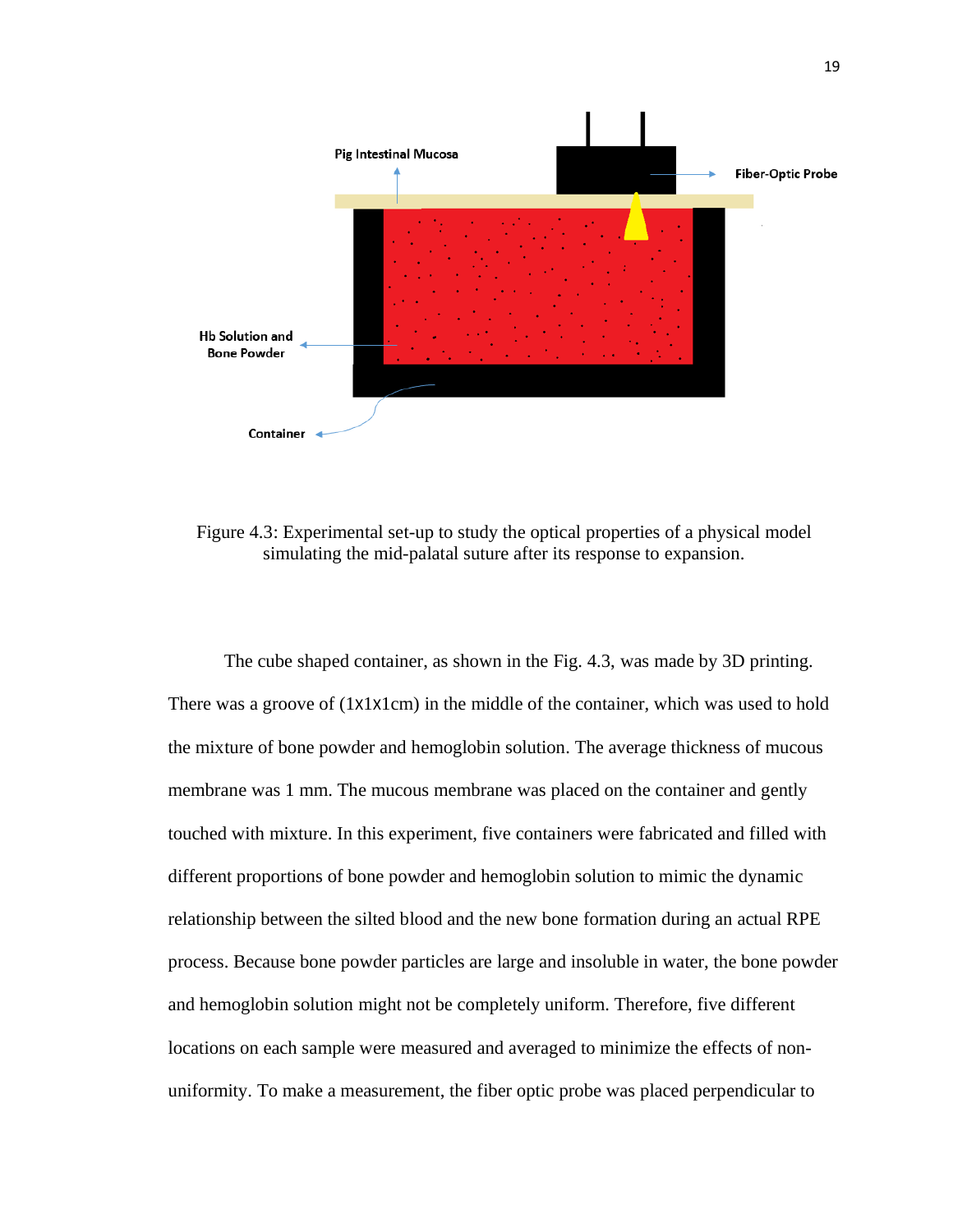the mucosal plane. For each sample, 10 DRS measurements made from each of the five locations. For each measurement, the reflection spectrum, scattering coefficient, absorption coefficient, and hemoglobin concentration were recorded for further analysis.

Because the mean photon penetration depth within tissue is related to illumination detection separation and light wavelength, the mean penetration depth is far less than the depth of the groove. Therefore, the container has no effect on the measurement of diffuse reflection.

#### <span id="page-25-0"></span>4.2.4 Data analysis

The absorption coefficient and reduced scattering coefficient of 16 phantoms were extracted by the Monte Carlo inverse model of reflectance. The spectrum of each phantom was used as a reference to invert other phantoms. The phantom that resulted in the smallest average error was selected as the reference phantom for inverting the diffuse reflectance spectra obtained in the tissue experiments. The extracted  $\mu_a(\lambda)$  and  $\mu_s(\lambda)$ were averaged in the range of 450-630 nm. The absorption spectrum was used to calculate the hemoglobin concentration using the Beer's Law.

Student's t-test (significance level  $\alpha$ =0.05) is a statistical technique to determine whether the means of two sets of data are significantly different from each other. The ttest was used to test whether the difference between the extracted hemoglobin concentration at different proportions of hemoglobin solution and bone powder were significantly different from each other.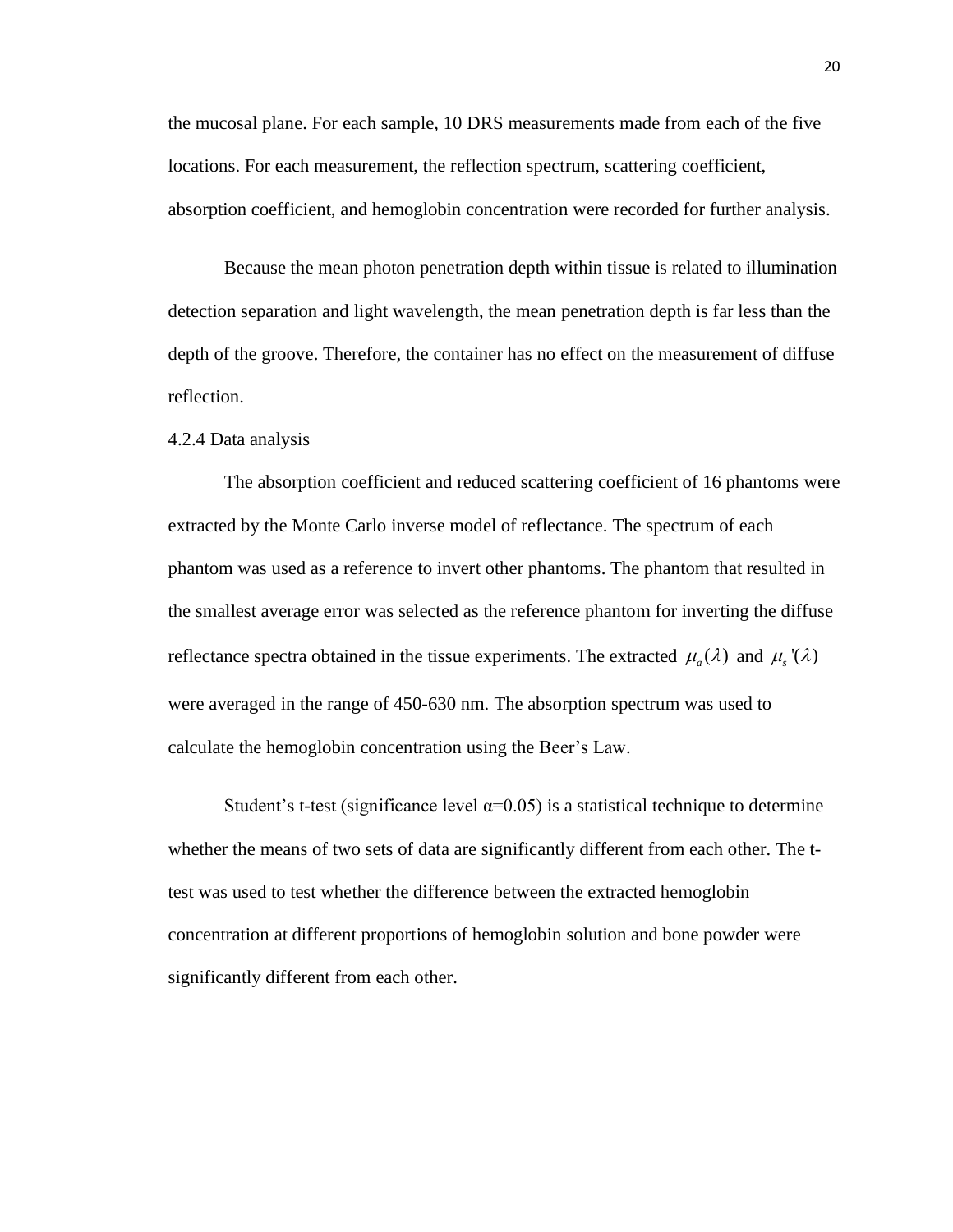## <span id="page-26-0"></span>4.3 Results

#### <span id="page-26-1"></span>4.3.1 Phantom experiment

The raw spectrums of the phantoms are shown in Fig. 4.4. Comparing the spectra of different phantoms, it is found that human hemoglobin has two main absorption peaks at 540 nm and 570 nm wavelength. The absorption coefficient and the reduced scattering coefficient extracted from all phantoms are compared with the expected values, and the results are shown in Fig. 4.5 and Fig. 4.6, respectively. For  $\mu_a(\lambda)$  and  $\mu_s'(\lambda)$  extracted by all phantoms, the overall average error is 6.10% and 14.47%, respectively. The extracted  $\mu_a(\lambda)$  has a smaller error and agrees better with expected value of the phantoms than  $\mu_s(\lambda)$ . When the value of expected  $\mu_s(\lambda)$  exceeds 16, the deviation between extracted value and expected value increased. Therefore, it is necessary to avoid large  $\mu_s'(\lambda)$  in the process of tissue experiment.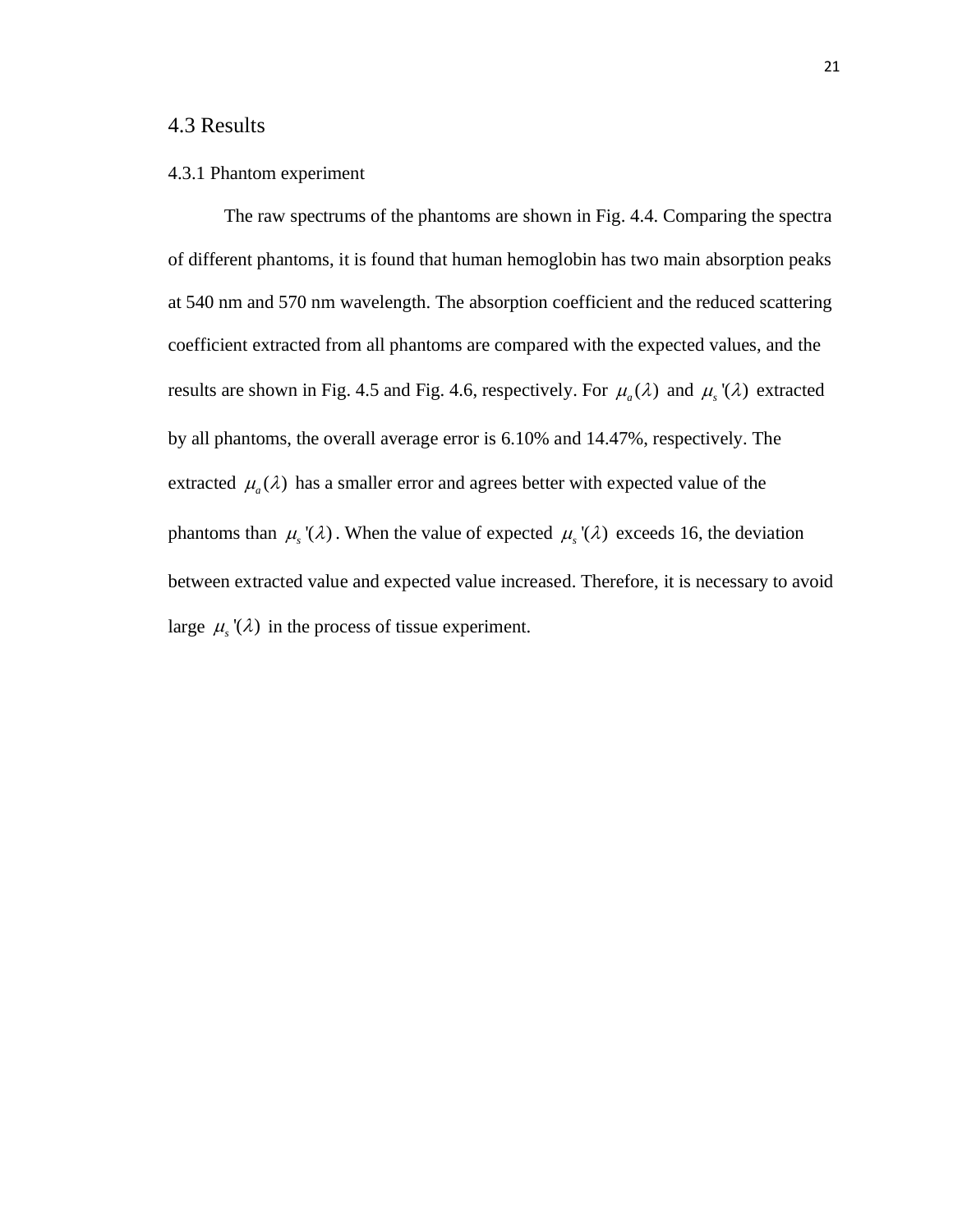

Figure 4.4: Raw spectra of the phantoms

The ninth phantom of the experiment (with overall errors for  $\mu_a(\lambda)$  and  $\mu_s'(\lambda)$ of 4.21% and 9.08%, respectively) was selected as a reference phantom for the DRS system to calibrate the Monte-Carlo model for tissue measurements.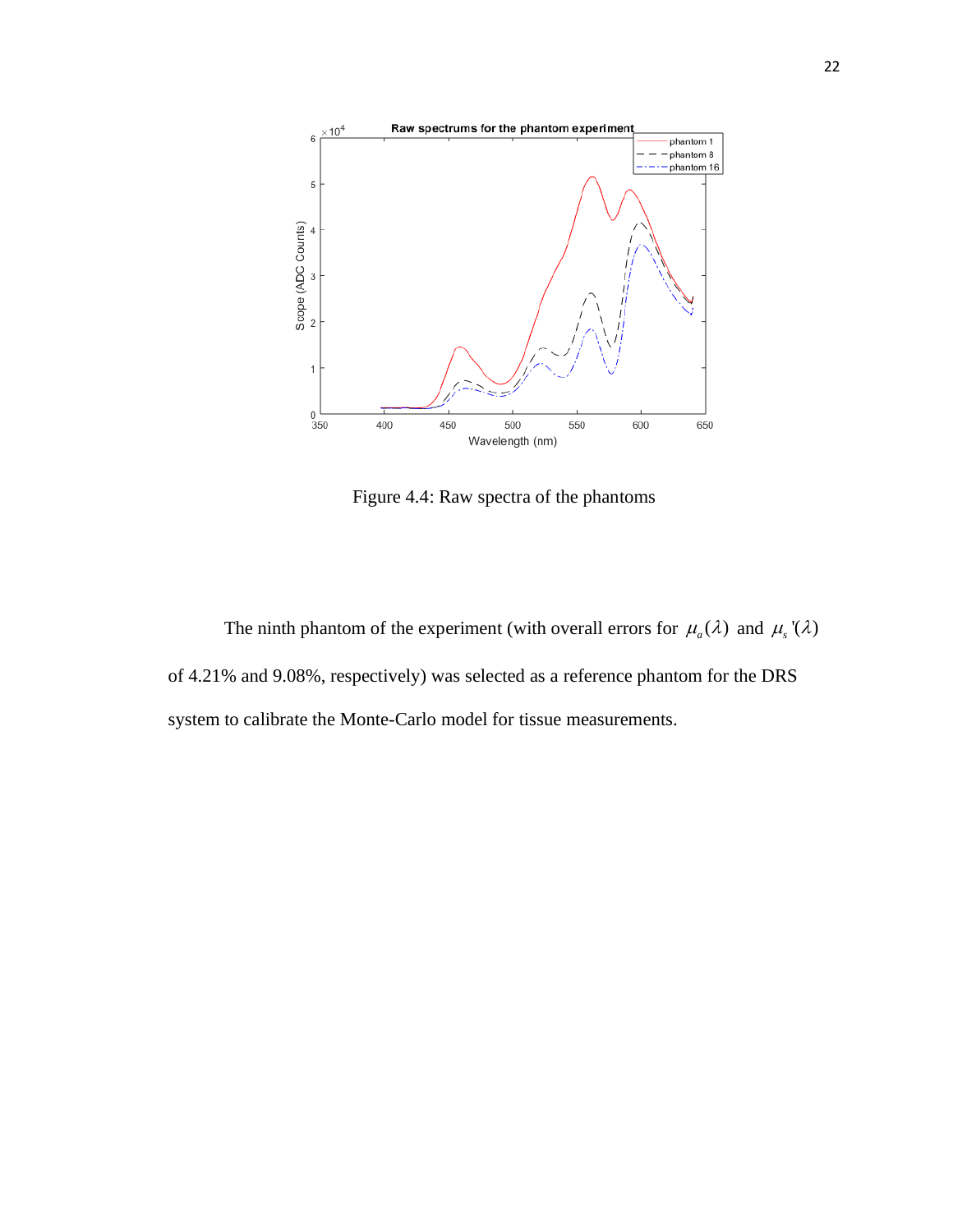

Figure 4.5: The extracted and expected  $\mu_a(\lambda)$  of the phantom experiment



Figure 4.6: The extracted and expected  $\mu_s(\lambda)$  of the phantom experiment

#### <span id="page-28-0"></span>4.3.2 *In-vitro* experiment

Five different containers were filled with different proportions of bone powder and hemoglobin solution and the expected concentrations are shown in Fig. 4.7. The concentration of stock hemoglobin solution was 41.15 µM/ml, different amounts of the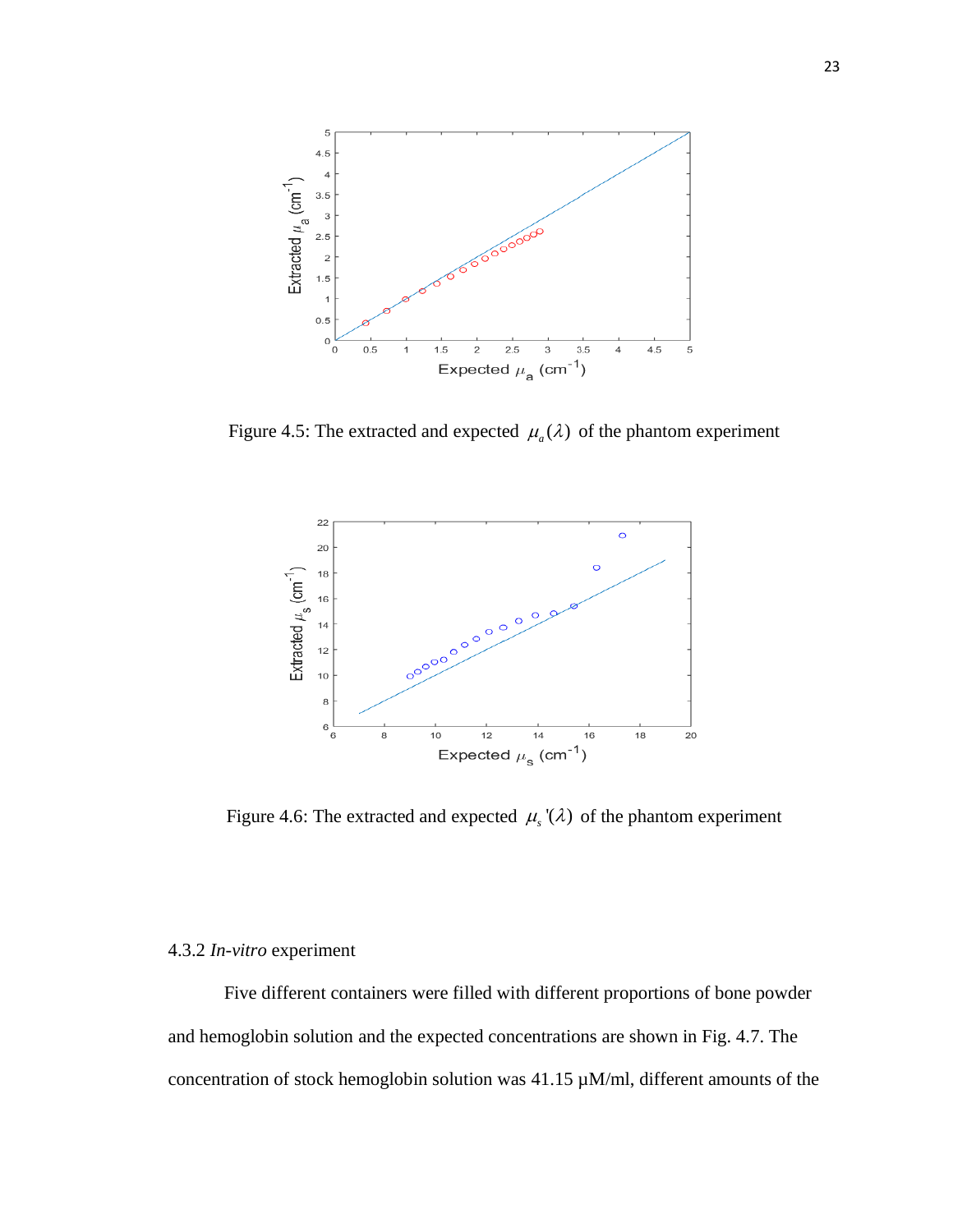stock Hb solution were added to each container. In the first three containers, the content of hemoglobin solution gradually increased to simulate the process of RPE, representing the gradual expansion of the mid-palatal suture, which resulted in the formation of a cavity in the area detected by fiber optic probe as well as blood enrichment along with time. In the same process, because the bone is stretched to both sides, the bone content in the detection area gradually decreases, so in the first three containers, the corresponding content of bone powders were gradually decreased. The third container represents when the expansion reached the maximum state. The last two containers represent after the expander is reached to the maximum and fixed, and the bone slowly grow back over time. In the detection area of probe, the original enriched blood clot is replaced by newly grown bone. Therefore, the content of hemoglobin solution is expected to decrease, the content of bone powder increases correspondingly, and finally returns to the baseline.



Figure 4.7: The trend of bone powder and Hb solution content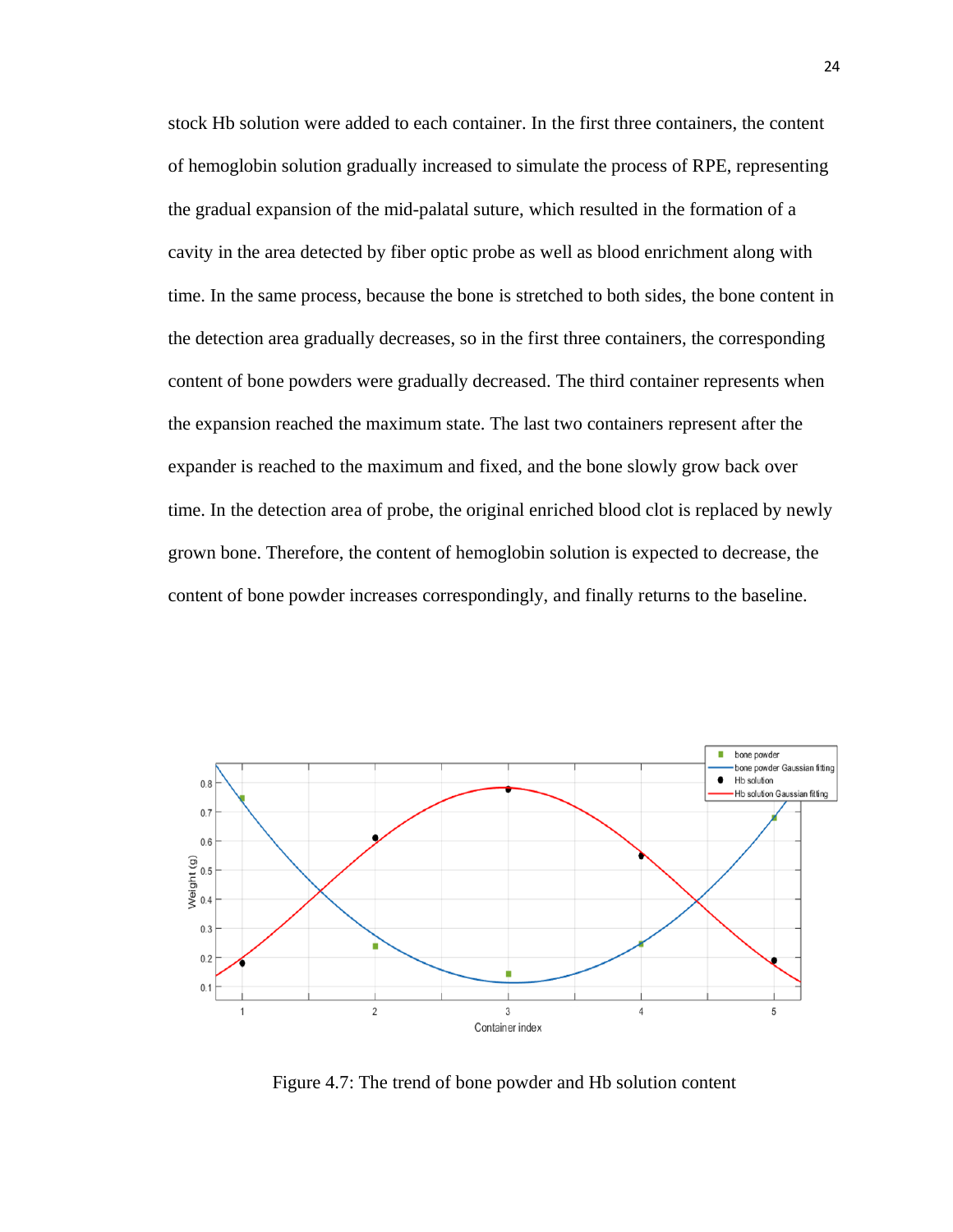The measured hemoglobin concentration and average extracted  $\mu_s(\lambda)$  for the five containers were shown in Fig.4.8 and Fig.4.9, respectively. For visual comparison, the extracted hemoglobin concentration generally agreed with the expected values well, and both increased first and then decreased. The measured hemoglobin concentration for the baseline ( $1<sup>st</sup>$  container) was 9.91  $\mu$ M/ml (central area detection). In the baseline, the measured hemoglobin concentrations of the five different detection points were 9.36 $\pm$ 4.02 µM/ml, which shown a great difference compared to the results of the second container which were  $24.95\pm5.65 \mu M/ml$  (p = 0.014). There are significant differences between the measurements of any adjacent containers, and they followed the trend of the expected hemoglobin contents. In order to simulate the RPE process, the first three containers (ascending process) and the last two containers (Descent process) changed in the order of adding hemoglobin or bone meal. In the ascending process, bone powder was added into the container first, and then hemoglobin solution was added afterward to simulate the process of blood flowing into the cavity after bone separation. In the descent process, the order of adding is opposite, simulating the process of bone growth and blood content decreasing. The proportions of hemoglobin and bone powders in containers 1 and 5 were the same, but the addition order was different, and the measured concentrations were 9.36 $\pm$ 4.02 µM/ml and 10.74 $\pm$ 4.54 µM/ml, respectively, which within the same range.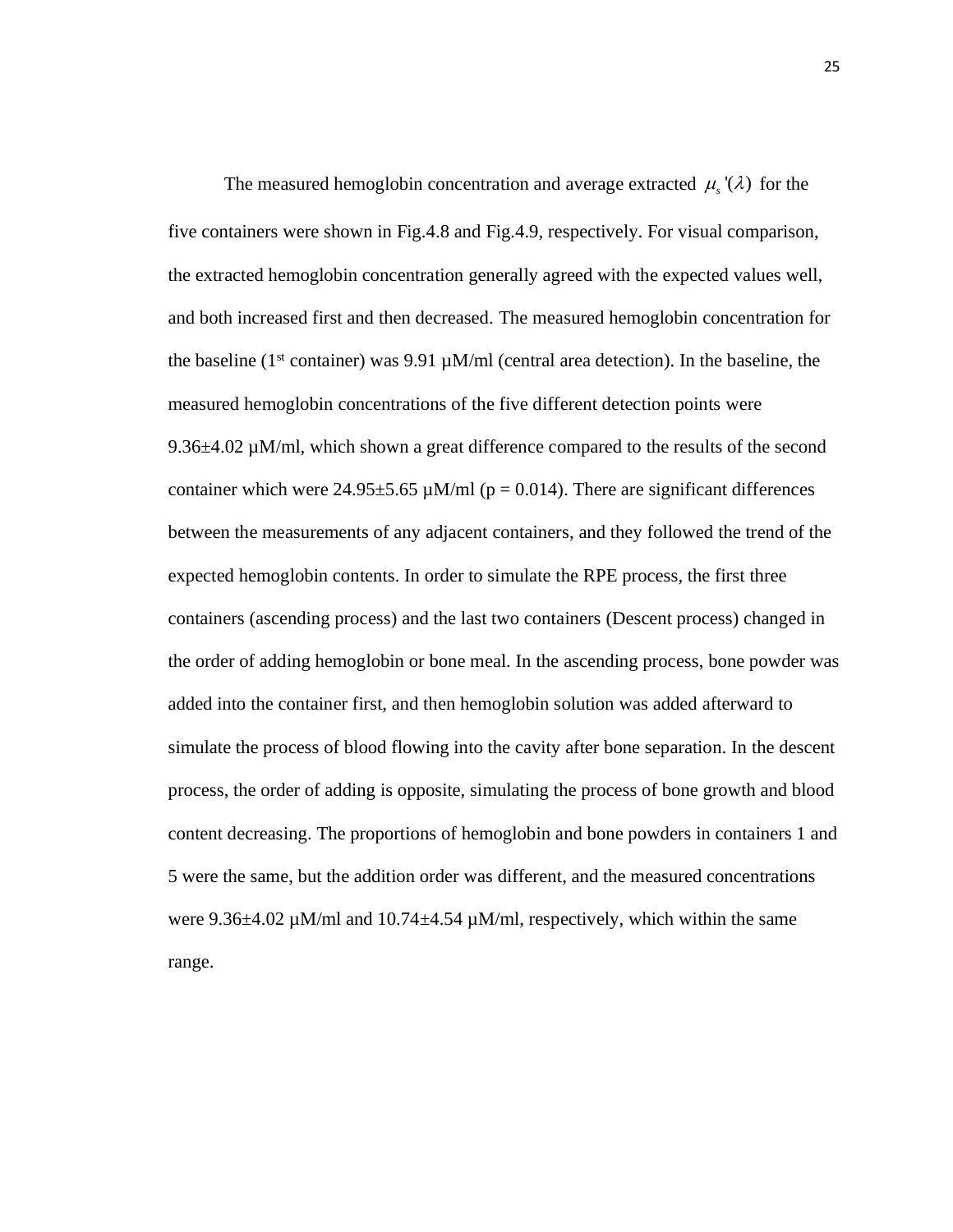

Figure 4.8: Measured Hemoglobin concentration for the five containers



Figure 4.9: The extracted average  $\mu_s(\lambda)$  for the five containers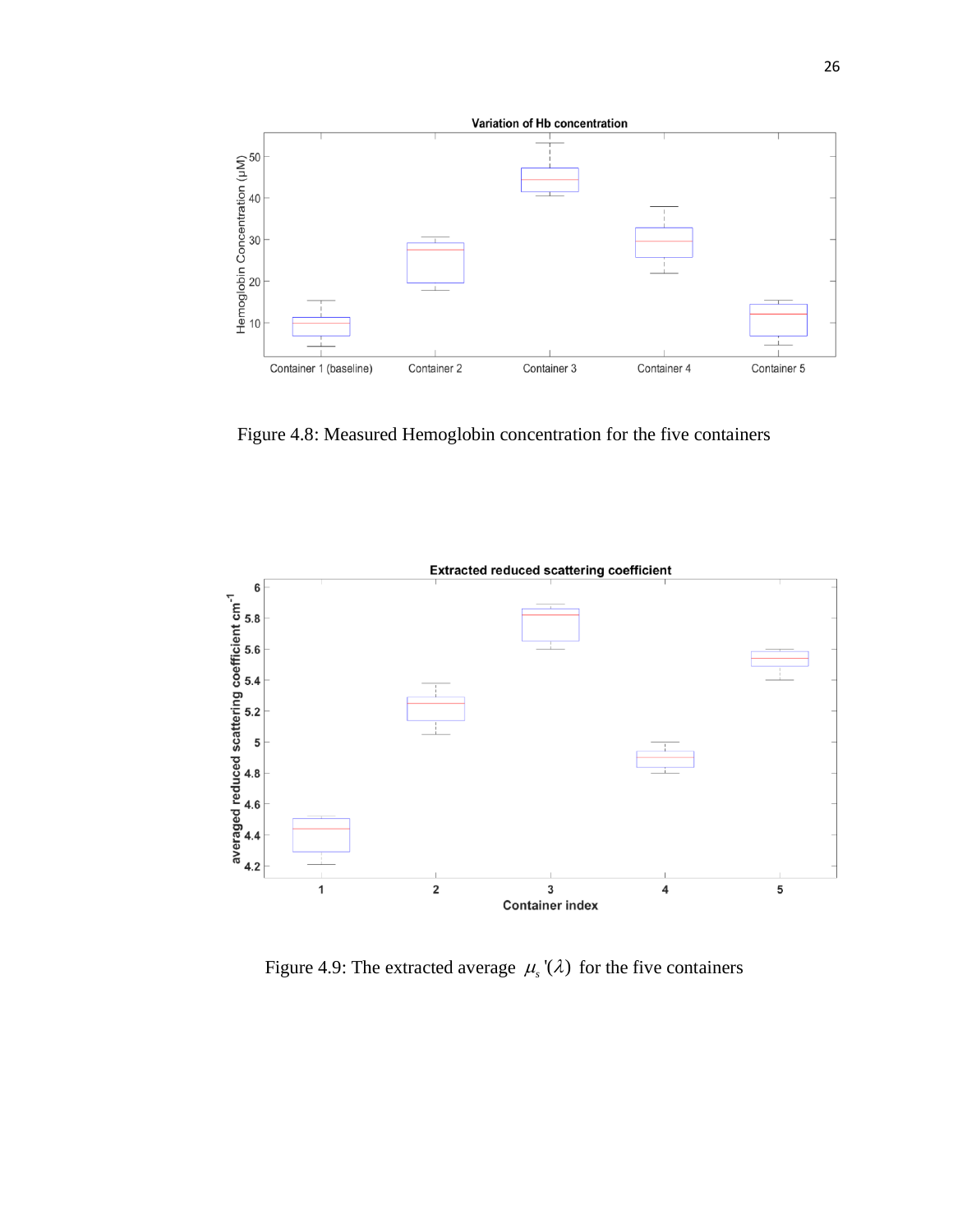It should be noted that the bone powder used in this experiment is steamed bone powder made from animal bone. Compared with the characteristics of human bone, the contents of phosphorus and calcium in animal bones are higher, and the fat and protein contents are lower. Therefore, it is necessary to compare the optical properties between animal bone and bone powders. The absorption coefficient of animal bone and bone powders detected by the fiber-optic probe were both close to  $0.1 \text{ cm}^{-1}$ . However, the extracted scattering coefficient of different detection positions of animal bone were quite different, varied between 12 and 14  $cm^{-1}$ . In contrast, the extracted scattering coefficients of bone powders were around 8.1  $cm^{-1}$  with little change. The extracted  $\mu_{s}(\lambda)$  for the first four containers followed the trend of the expected bone powder contents. Bone powders can affect the scattering coefficient, and they are insoluble in water, which makes the paste-like mixture effects scattering. Therefore, there might be an experimental error in the extracted scattering coefficients due to the proportion of mixture change during measurement.

#### <span id="page-32-0"></span>4.4 Discussion

Noninvasive and quantitative assessment of the maturation of mid-palatal suture after RPE is of great clinical value to orthodontics and related surgical treatment. Computer tomography is an established technology that has been used to assess midpalatal suture, but it can lead to unnecessary exposure to excessive radiation, causing damage to patients beyond surgical treatment. While DRS system cannot directly image the healing of mid-palatal suture, it can quantitatively analyze the hemoglobin contents and scattering coefficient of the mid-palatal suture without introducing radiation injury. In this study, a fiber-optic DRS system was modified to collect diffuse reflectance spectra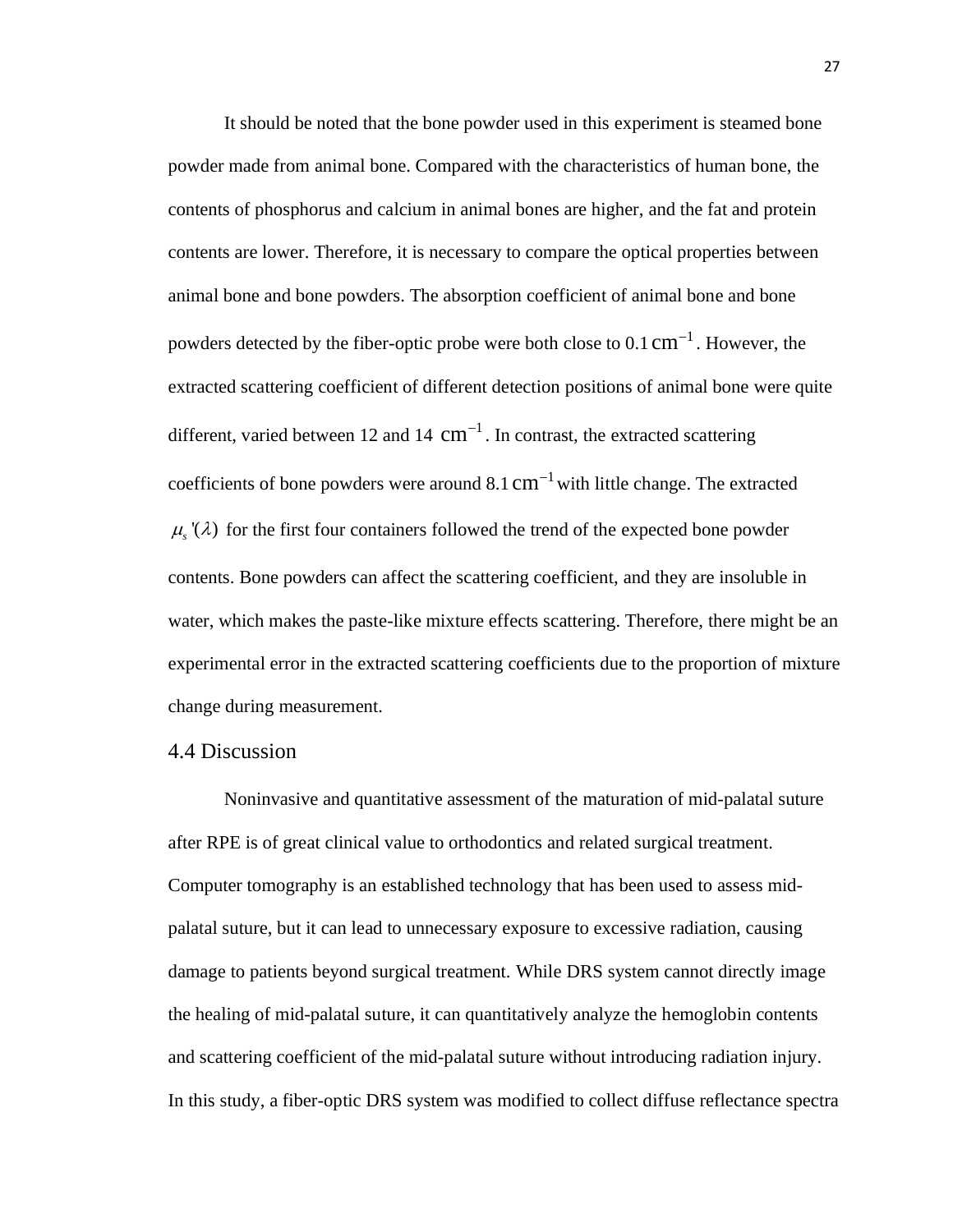in the visible wavelength from simulated mid-palatal sutures that were obtained by mixing hemoglobin solution and bone powders at different proportion. The experiments showed reasonable  $\mu_a(\lambda)$ ,  $\mu_s(\lambda)$  and hemoglobin values of the physical model quantitatively, which demonstrates that the DRS system has the potential to detect the maturation of mid-palatal suture.

In the *in-vitro* experiment, there are some differences between the extracted  $\mu_{s}(\lambda)$  of bone powder and intact bone, but during the process of bone growth of midpalatal suture, the bone mostly grows in spiny, conical, and other small shapes, and the growth distribution is random. Therefore, compared to intact bone, the extracted  $\mu_s^{\text{v}}(\lambda)$ of the growing bone is expected to decrease, which may be represented by the optical properties of bone powders. the extracted  $\mu_a(\lambda)$  of bone powder is 0.1 cm<sup>-1</sup>, which indicates that visible light absorption in bone powder had little influence compared with hemoglobin solution and the content of hemoglobin solution became the main factor in the extracted  $\mu_a(\lambda)$ . The measured hemoglobin concentration increased from 9.91  $\mu$ M/ml to 44.39  $\mu$ M/ml when the hemoglobin solution increased from 0.1800g to 0.7775g and the total amount of weight (bone powders and hemoglobin solution) was still the same. Similarly, when the hemoglobin solution dropped back to baseline, the measured hemoglobin concentration also dropped to the same value as that of baseline. The change of measured hemoglobin concentration also indicated that the detection ability of the DRS system can pass through the small-intestinal mucosa with a thickness of 1 mm, and the detection depth of the DRS system can be further increased by changing the probe geometry and the enhancement of source power.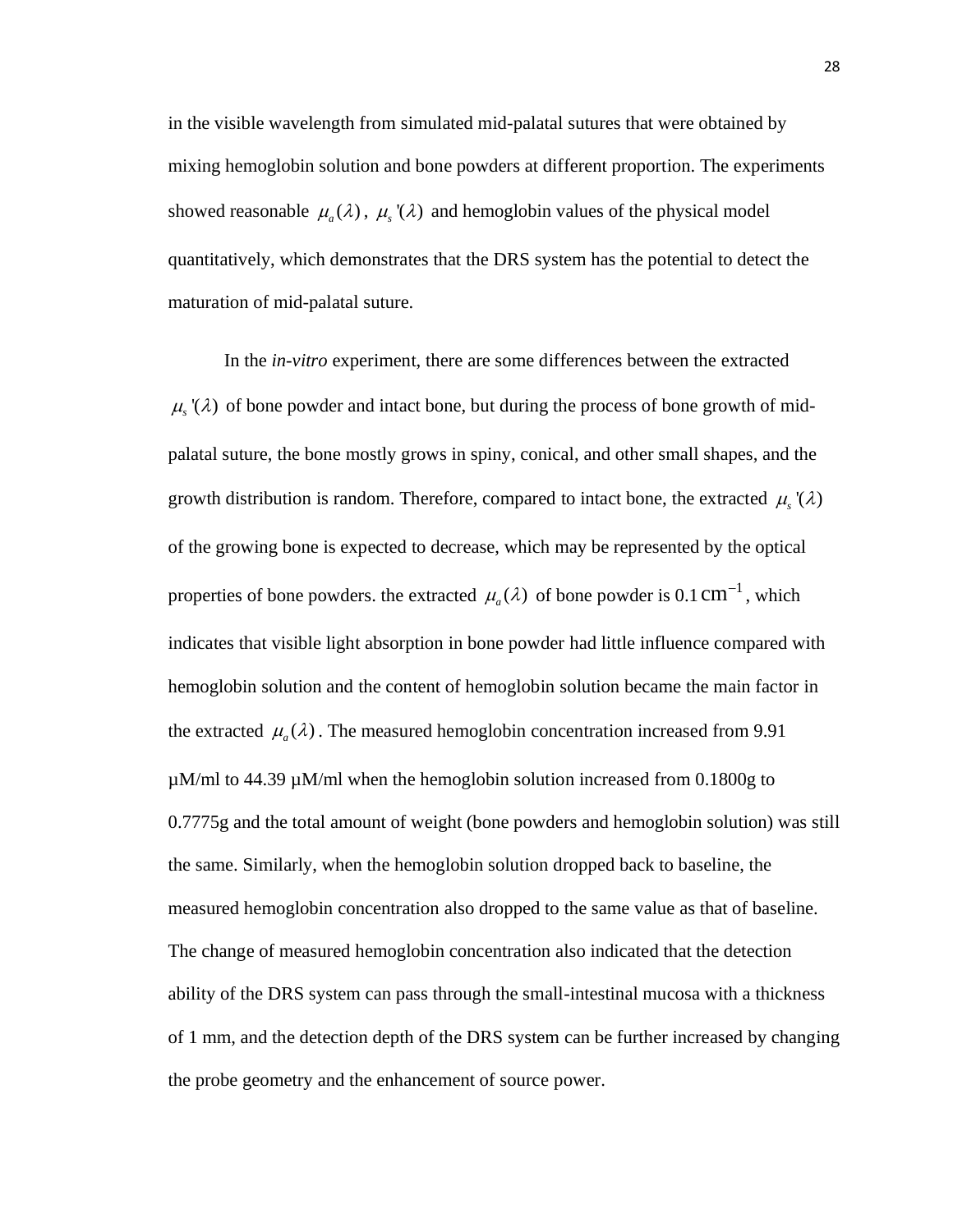According to the physical model in the experiment, DRS system can detect the content of hemoglobin, through mucosal tissue, in the uneven distribution of blood and bone paste. In human mid-palatal suture, the blood content may be used to quantify the size of suture gap and suture maturation. There are still many problems to be answered before DRS can be used for practical dental diagnosis and treatment. For example, multiple DRS measurements have to be made and the detection position should be consistent across samples, but it is difficult to do so in patients. During measurements, we also need to consider the influence of probe pressure because too much pressure may squeeze the blood in the capillary vessels out of the detection area, resulting in inaccurate measurement. Finally, the probe disinfection before human test also needs to be considered in follow-up work.

In general, this chapter investigated the potential of DRS in assessing human midpalatal suture maturation after RPE. With the *in-vitro* experiment, we showed that the DRS system had the ability to detect submucosal hemoglobin concentration in the environment of cross distribution of blood and bone using a physical model.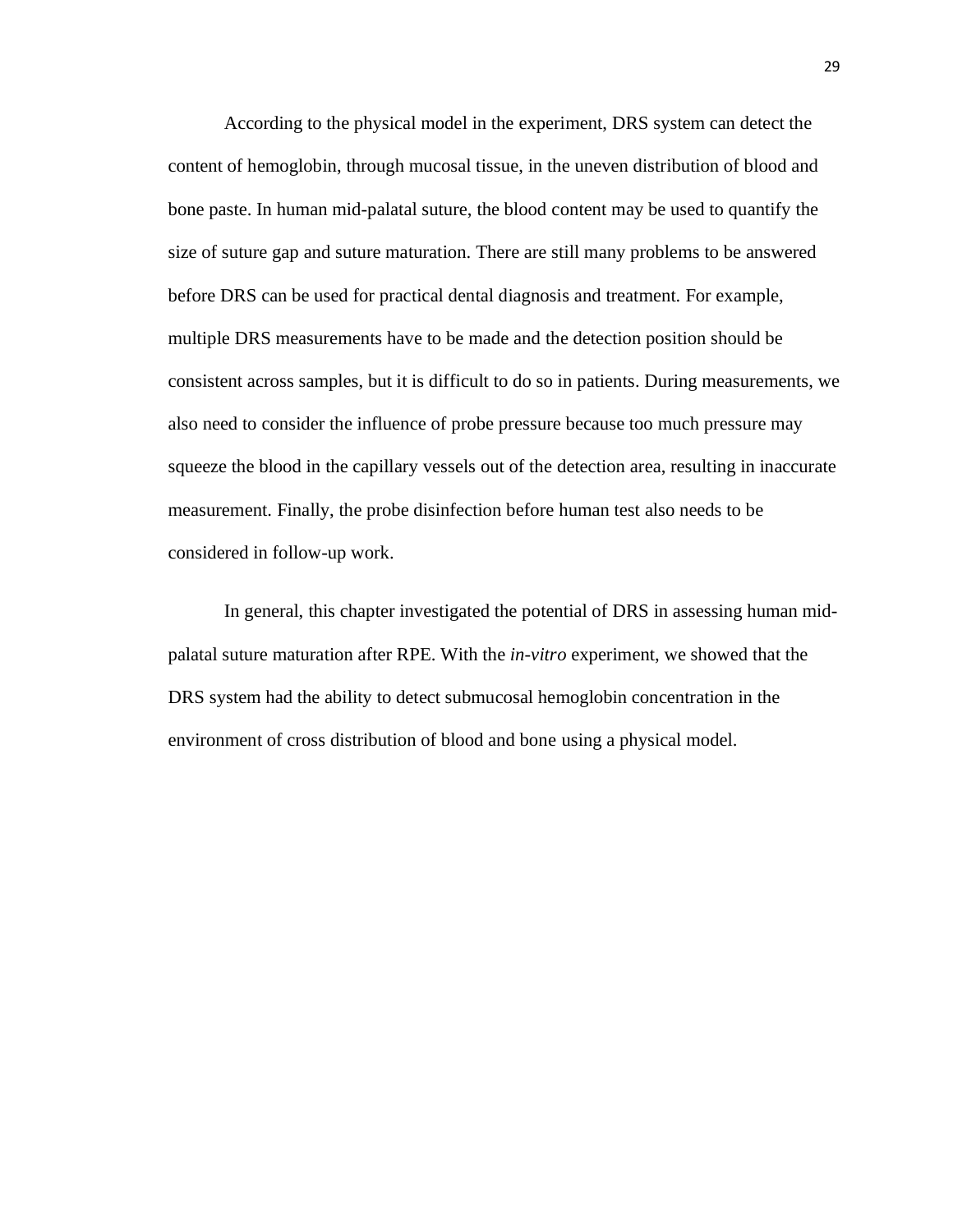## <span id="page-35-0"></span>**Chapter 5 LIMITATIONS AND FUTURE WORK**

The long-term goal of this study is to design a non-invasive device to assess the mid-palatal suture maturation after active RPE, which provides a reference to determine when to remove the RPE appliance for the follow-up orthodontic treatment. A robust DRS system for determining hemoglobin content and optical properties for mid palatal suture maturation is yet to be implemented in a clinical setting. The relationship between the size of suture gap and blood content has been studied using a simulated physical model. Some of the major limitation of this study and future directions are discussed below.

a) In *in-vivo* experiments, changes in the pressure between the probe tip and biological tissue may change the measured tissue values. Blood in human capillaries can spread around the pressure area after extrusion. The mid-palatal suture after RPE lacks the support of bone, and thus is soft and unstable. Changing pressure may have a greater impact on the measurements.

Yu et al. integrated a DFPI pressure sensor in the fiber optic probe to receive the interferogram of the sensor through the infrared band, and finally generate real-time pressure information [44]. The advantage of a pressure sensor is that it can measure the pressure information in real time without disturbing the light transmission of DRS system. In future work, the integrated pressure sensor may be used to monitor the pressure and to ensure the stability of the pressure for *in vivo* experiments.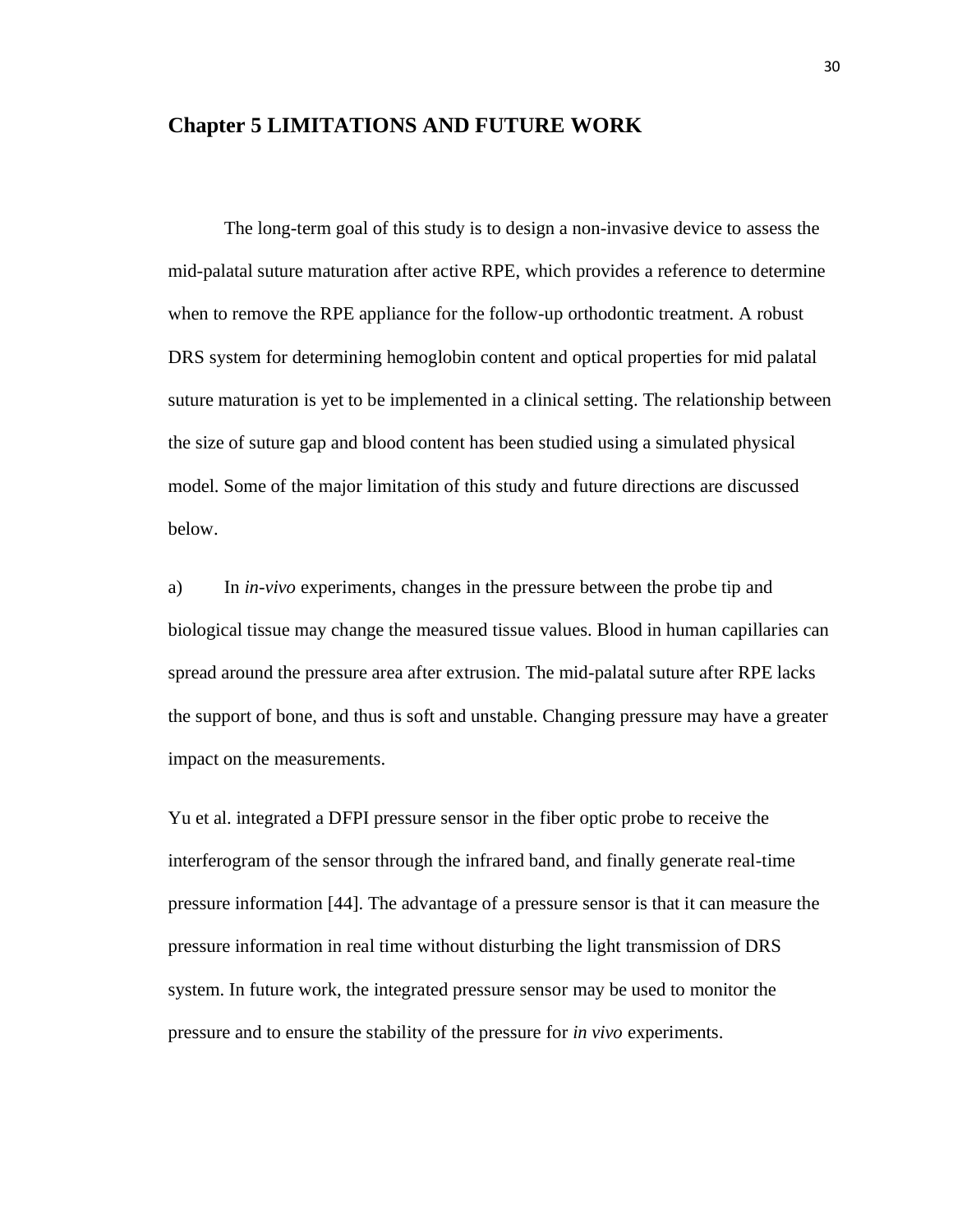b) Another major limitation of using DRS would be in the actual human detection process. Human oral cavity is limited, and patients need to wear expanders all the time after active RPE. The effective detection area of DRS system thus becomes very small. Currently, the designed fiber optical probe uses forward-firing fiber, which is not conducive to measurement in the narrow space of the mouth, and it may cause excessive bending or even breaking of the optical fibers. In contrast, side-firing fibers can bring more flexibility to the probe design and can take advantage of the gap between expander and oral mucosa for measurement.

c) The last issue is that after RPE, a wide suture gap may exceed the measurement range of the sampling area of the fiber optical probe. After active RPE treatment, the width of suture gap can reach 5mm or larger. However, due to the limitation of light penetration, the separation between illumination fiber and detection fiber should not be too large to ensure that the detection fiber can receive enough signals. Moreover, large suture gap will cause the blood content to surge, which will greatly reduce the optical signal, leading to inaccurate measurement.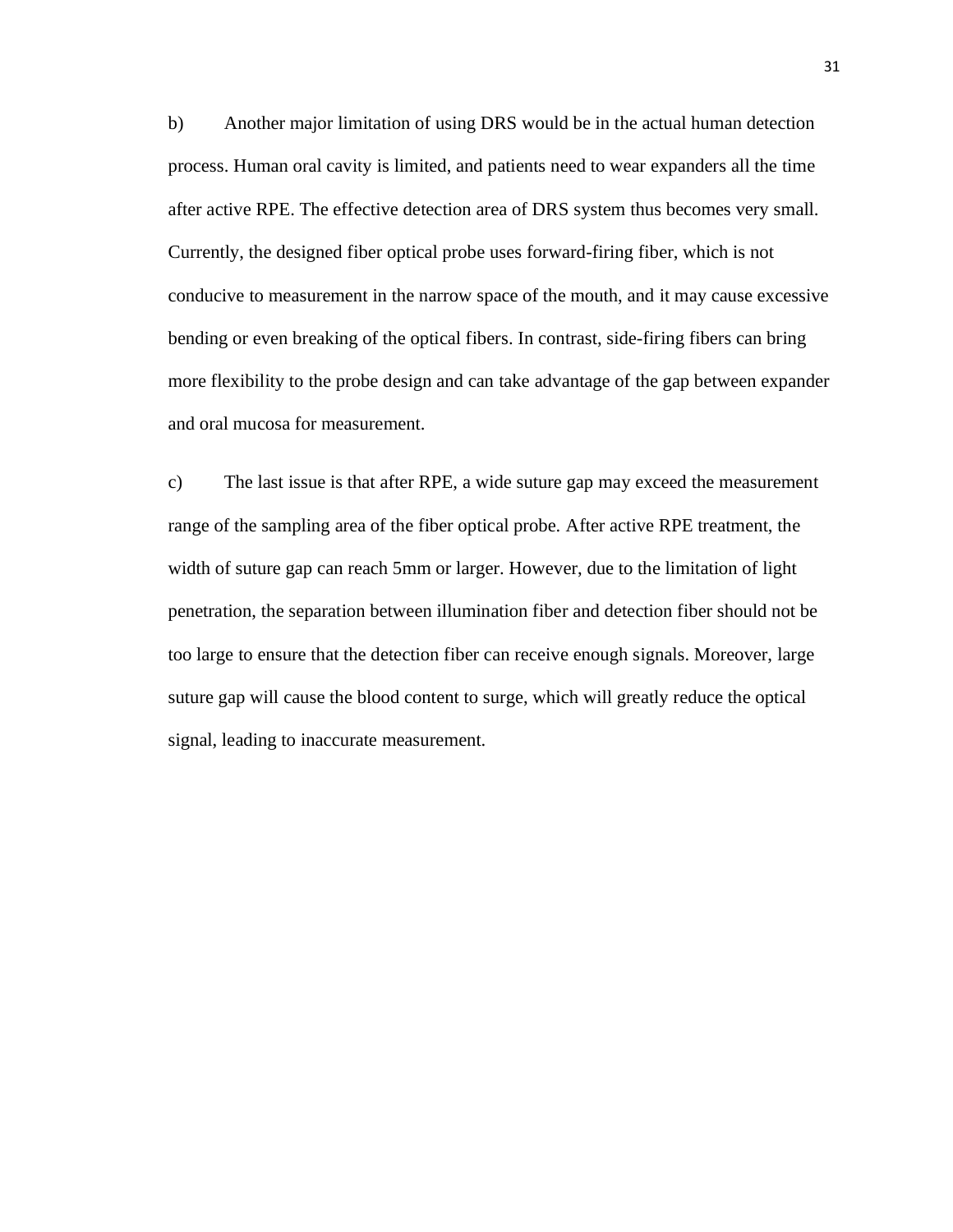## **References**

1. McNamara JA. Maxillary transverse deficiency. Am J Orthod Dentofac Orthop. 2000;117:567–70.

2. Ekstrom C. Hericsson C, Jensen R. Mineralization in the midpalate suture after orthodontic expansion. Am J. Orthod Dentofaciqal Orthop 1977;2:449-55.

3. Hass AJ. Palatal expansion:just the beginning of Dentofacial orthodpedics. Am J. Orthod Dentofaciqal Orthop 1970;57:219-55.

4, Isiksal E, Hazar S, Akyalcin S. Smile esthetics: perception and comparison of treated and untreated smiles. Am J Orthod Dentofac Orthop. 2006;129:8–16

5. Bishara SE, Staley RN. Maxillary expansion: clinical implications. Am J Orthod Dentofac Orthop. 1987;91:3–14.

6. Lin L, Ahn HW, Kim SJ, Moon SC, Kim SH, Nelson G. Tooth-borne vs boneborne rapid maxillary expanders in late adolescence. Angle Orthod. 2015;85: 253–62.

7. Angelieri F, Cevidanes LH, Franchi L, Gonçalves JR, Benavides E, McNamara JA Jr. Midpalatal suture maturation: classification method for individual assessment before rapid maxillary expansion. Am J Orthod Dentofac Orthop. 2013;144:759–69.

8. Baccetti T, Franchi L, Cameron CG, McNamara JA Jr. Treatment timing for rapid maxillary expansion. Angle Orthod. 2001;71:343–50.

9. Sumer AP, Ozer M, Sumer M, Danaci M, Tokalak F, Telcioglu NT. Ultrasonography in the evaluation of midpalatal suture in surgically assisted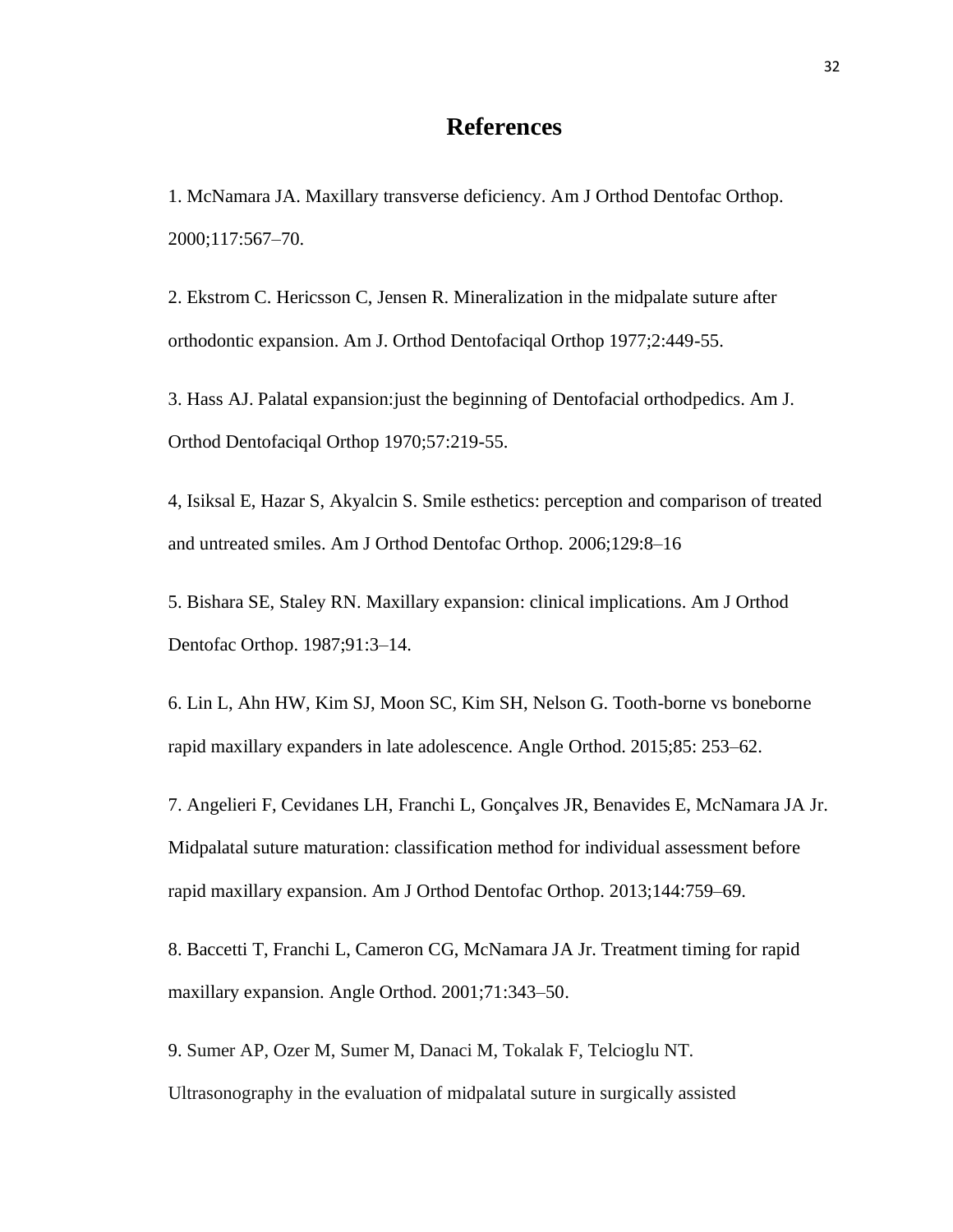rapid maxillary expansion. J Craniofac Surg. 2012;23:1375–7.

10. Melsen B. Palatal growth studied on human autopsy material. A histologic microradiographic study. Am J Orthod. 1975;68:42–54.

11. Persson M, Thilander B. Palatal suture closure in man from 15 to 35 years of age. Am J Orthod. 1977;72:42–52.

12. Franchi L, Baccetti T, Lione R, Fanucci E, Cozza P. Modifications of midpalatal sutural density induced by rapid maxillary expansion: a low-dose computed-tomography evaluation. Am J Orthod Dentofac Orthop. 2010; 137:486–8. discussion 12A-13A

13. Korbmacher H, Schilling A, Püschel K, Amling M, Kahl-Nieke B. Agedependent three-dimensional microcomputed tomography analysis of the human midpalatal suture. J Orofac Orthop. 2007;68:364–76.

14. Maffulli N, Hughes T, Fixsen JA. Ultrasonographic monitoring of limb lengthening. *J Bone Joint Surg Br* 1992; 74: 130–2.

15. J. Q. Brown, K. Vishwanath, G. M. Palmer, and N. Ramanujam, Curr. Opin. Biotechnol. 20, 119 (2009).

16. B. Chance, "Near-infrared images using continuous, phase-modulated, and pulsed light with quantitation of blood and blood oxygenation", in Advances in Optical Biopsy and Optical Mammography, R. R. Alfano, Ed. (The New York Academy of Sciences, New York, New York, p. 29.

17. T. J. Flotte, Adv. Opt. Biopsy Opt. Mammogr., Annals NY Acad. Sci. 838, 143 (1998).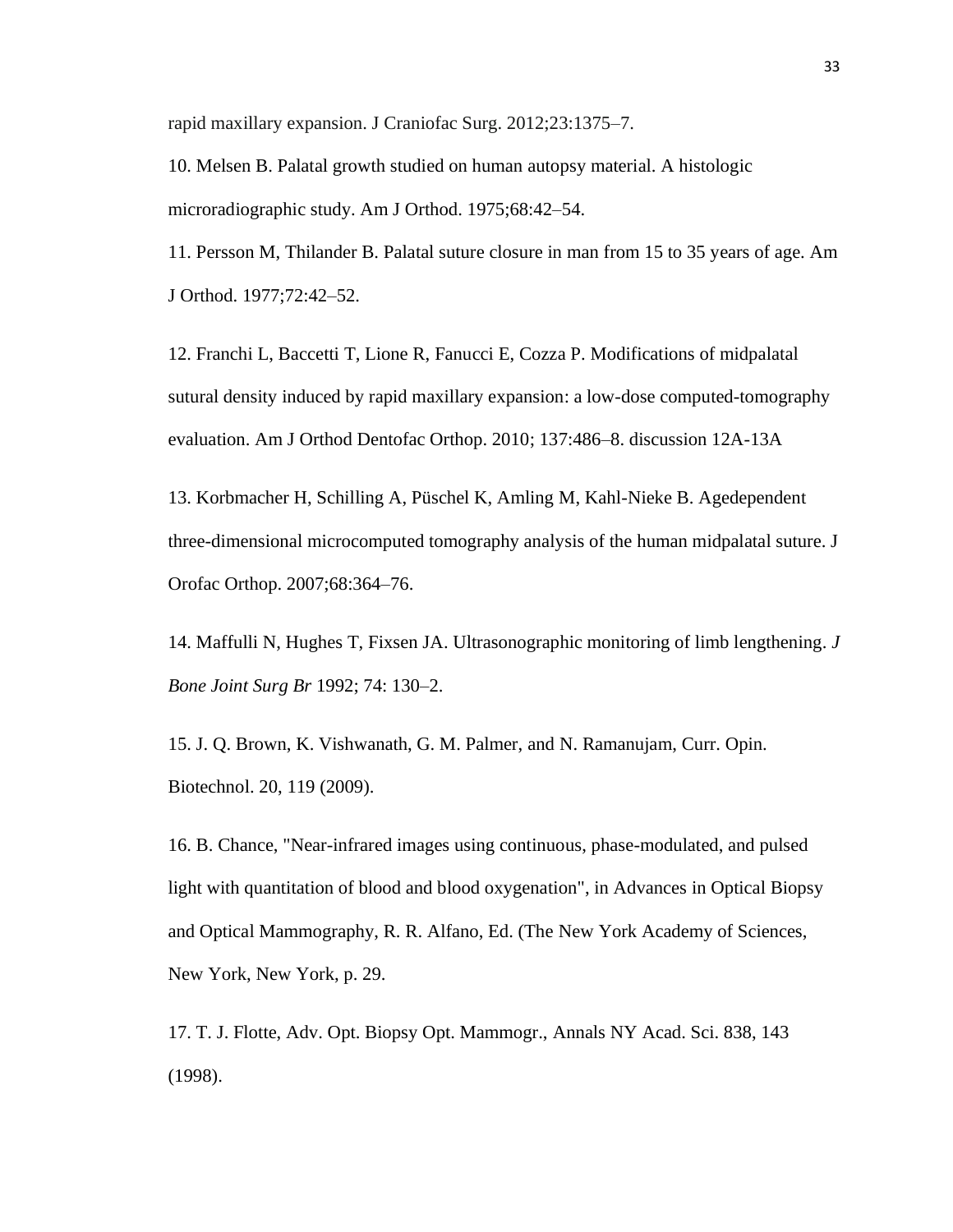18. N. S. Nishioka, Can. J. Gastroent. 17, 376 (2003).

19. M. A. Suhr, C. Hopper, L. Jones, J. G. George, S. G. Bown, and A. J. MacRobert, Int. J. Oral Maxillofacial Surg. 29, 453 (2000).

20. K. Svanberg, C. Klinteberg, A. Nilsson, I. Wang, S. Andersson-Engels, and S. Svanberg, Adv. Opt. Biopsy Opt. Mammogr., Annals NY Acad. Sci. 838, 123 (1998).

21. T. Vo-Dinh, M. Panjehpour, and B. Overholt, ''Laser-induced fluorescence for esophageal cancer and dysplasia diagnosis'', in Advances in Optical Biopsy and Optical Mammography, R. R. Alfano, Ed. (The New York Academy of Sciences, New York, 1998), p. 116.

22. G. Zonios, R. Cothren, J. M. Crawford, M. Fitzmaurice, R. Manoharan, J. Van-Dam, and M. S. Feld, Adv. Opt. Biopsy Opt. Mammogr., Annals NY Acad. Sci. 838, 108 (1998).

23. M. Chandra, J. Scheiman, D. Heidt, D. Simeone, B. McKenna, and M. A. Mycek, J. Biomed. Opt. 12, 060501 (2007).

24. M. Chandra, K. Vishwanath, G. D. Fichter, E. Liao, S. J. Hollister, and M. A. Mycek, Opt. Exp. 14, 6157 (2006).

25. Sircan-Kucuksayan A, Uyuklu M, Canpolat M. Diffuse reflectance spectroscopy for the measurement of tissue oxygen saturation. Physiol Meas. 2015;36(12):2461-2469. doi:10.1088/0967-3334/36/12/2461.

26. A. N. Yaroslavsky, A. V. Priezzhev, J. Rodriguez, I. V. Yaroslavsky, and H. Battarbee, "Optics of Blood," in Handbook of Optical Biomedical Diagnostics, V. V.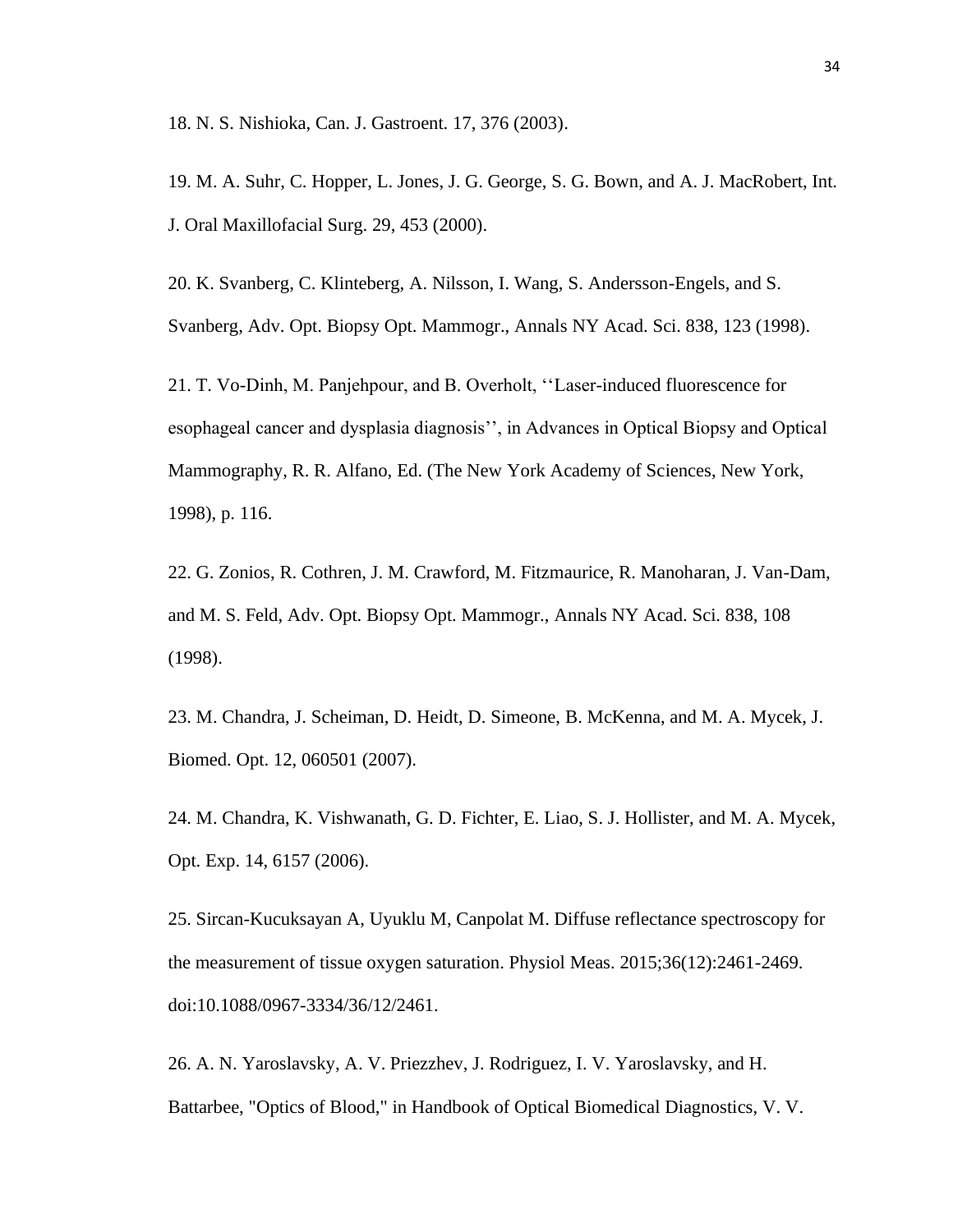Tuchin, ed. (SPIE - The International Society for Optical Engineering, Bellingham, 2002).

27. L. Wang, S. L. Jacques, and L. Zheng, "MCML--Monte Carlo modeling of light transport in multi-layered tissues," Comput Methods Programs Biomed 47, 131-146 (1995).

28. G. Zonios, L. T. Perelman, V. Backman, R. Manoharan, M. Fitzmaurice, J. Van-Dam, and M. S. Feld, "Diffuse reflectance spectroscopy of human adenomatous colon polyps in vivo," Appl. Opt. 38, 6628-6637 (1999).

29. J. C. Finlay and T. H. Foster, "Hemoglobin oxygen saturations in phantoms and *in vivo* from measurements of steady-state diffuse reflectance at a single, short source– detector separation," Med. Phys. 31, 1949–1959 (2004).

30. P. Thueler, I. Charvet, F. Bevilacqua, M. St. Ghislain, G. Ory, P. Marquet, P. Meda, B. Vermeulen, and C. Depeursinge, "*In*-*vivo* endoscopic tissue diagnostics based on spectroscopic absorption, scattering, and phase function properties," J. Biomed. Opt. 8, 495–503 (2003).

31. C. F. Bohren and D. R. Huffman, *Absorption and Scattering of Light by Small Particles* (Wiley, 1983).

32. Wang L, J.S., Zheng L, MCML--Monte Carlo modeling of light transport in multilayered tissues. Computer methods and programs in biomedicine, 1995. 47(2): p. 131- 146.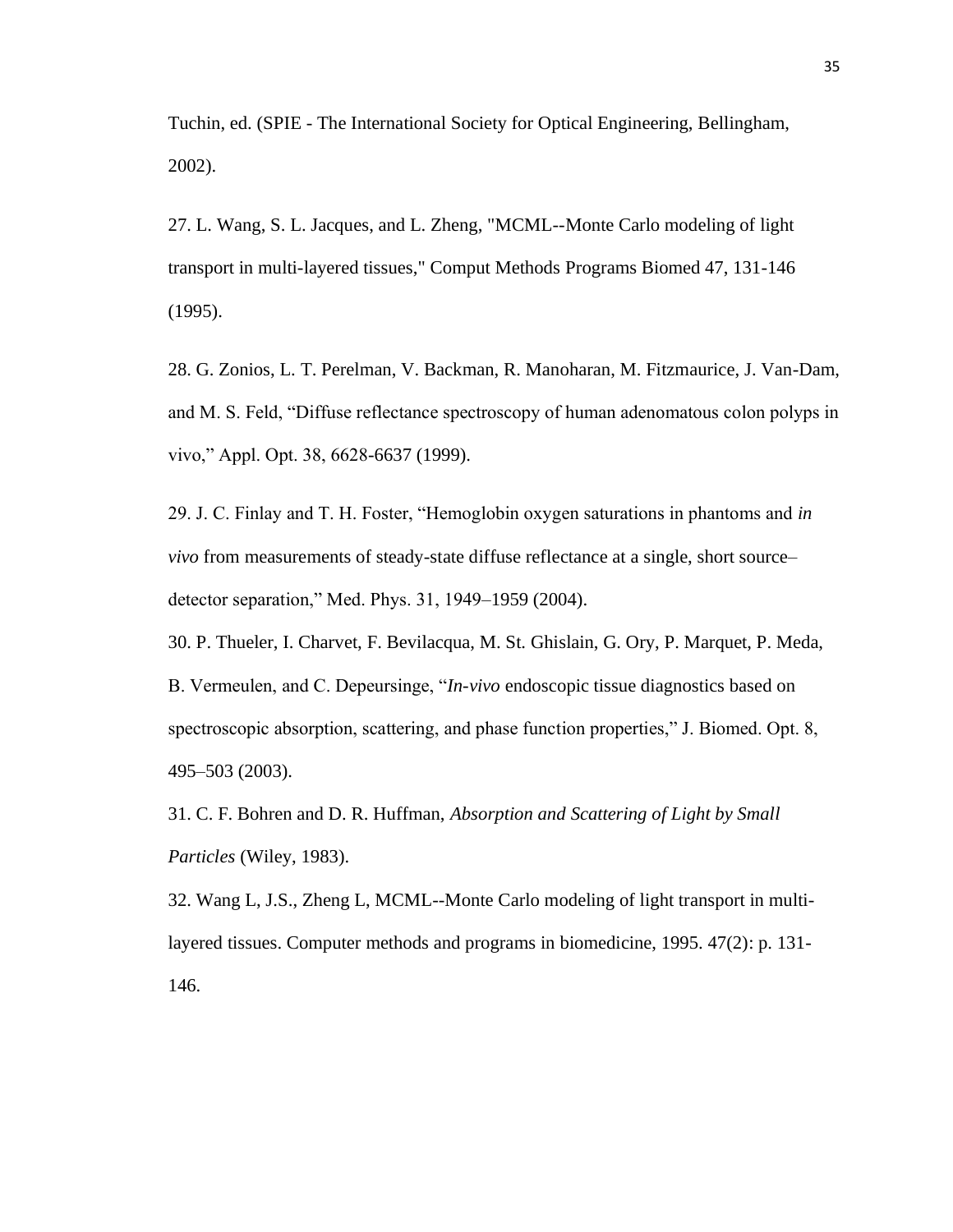33. Palmer, G.M. and N. Ramanujam, Monte Carlo-based inverse model for calculating tissue optical properties. Part I: Theory and validation on synthetic phantoms. Appl Opt, 2006. 45(5): p. 1062-71.

34. Frei RW. Diffuse Reflectance Spectroscopy; Applications, Standards, and Calibration (With Special Reference to Chromatography). 1976;(August):551-565.

35. Wilson RH, Mycek M. Models of light propagation in human tissue applied to cancer diagnostics. Technol Cancer Res Treat. 2011;10(2):121-134.

doi:10.7785/tcrt.2012.500187.

36. V. T. Chang, P. S. Cartwright, S. M. Bean, G. M. Palmer, R. C. Bentley, and N. Ramanujam, "Quantitative physiology of the precancerous cervix in vivo through optical spectroscopy," Neoplasia 11(4), 325–332 (2009).

37. Langhout GC, Spliethoff JW, Schmitz SJ, et al. Differentiation of healthy and malignant tissue in colon cancer patients using optical spectroscopy: A tool for imageguided surgery. Lasers Surg Med. 2015;47(7):559-565. doi:10.1002/lsm.22388.

38. Anand S, Sujatha N, Narayanamurthy VB, Seshadri V, Poddar R. Diffuse reflectance

spectroscopy for monitoring diabetic foot ulcer - A pilot study. Opt Lasers Eng.

2014;53:1-5. doi:10.1016/j.optlaseng.2013.07.020.

39. Pike Technologies. Diffuse Reflectance – Theory and Applications.

40. Sircan-Kucuksayan A, Uyuklu M, Canpolat M. Diffuse reflectance spectroscopy for the measurement of tissue oxygen saturation. Physiol Meas. 2015;36(12):2461-2469. doi:10.1088/0967-3334/36/12/2461.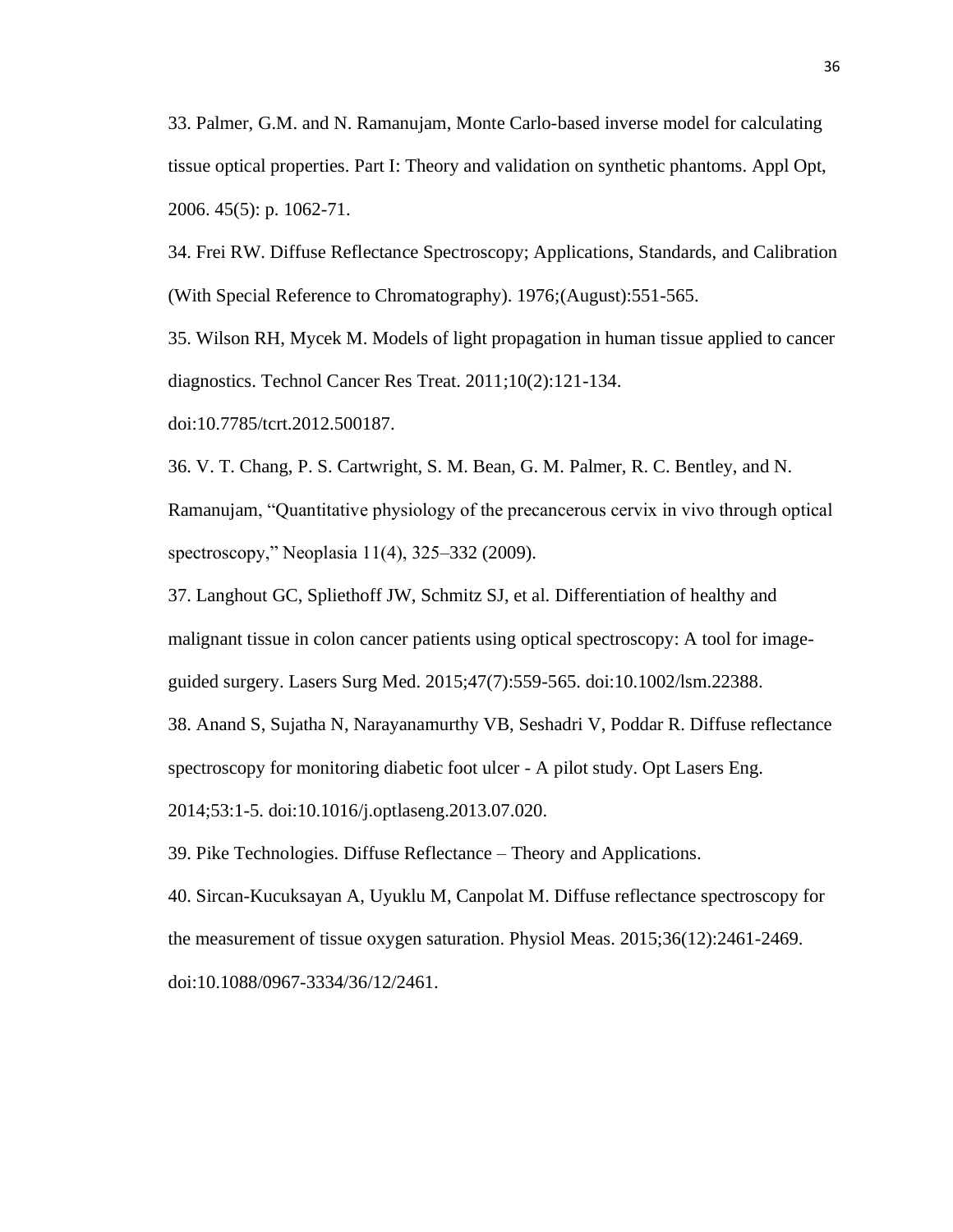41. Vishwanath K, Chang K, Klein D, et al. Portable, fiber-based, diffuse reflection spectroscopy (DRS) systems for estimating tissue optical properties. Appl Spectrosc. 2011;65(2):206-215. doi:10.1366/10-06052.

42. Yu B, Shah A, Nagarajan VK, Ferris DG. Diffuse reflectance spectroscopy of epithelial tissue with a smart fiber-optic probe. Biomed Opt Express. 2014;5(3):675-689. doi:10.1364/BOE.5.000675.

43. Nagarajan, V.K. and B. Yu, Monitoring of tissue optical properties during thermal coagulation of ex vivo tissues. Lasers Surg Med, 2016. 48(7): p. 686-94.)

44. B. Yu, D. W. Kim, J. Deng, H. Xiao, and A. Wang, "Fiber Fabry-Perot sensors for detection of partial discharges

in power transformers," Appl. Opt. 42(16), 3241–3250 (2003).

45. [Am J Orthod Dentofacial Orthop.](https://www.ncbi.nlm.nih.gov/pmc/articles/PMC4185298/) Author manuscript; available in PMC 2014 Oct 5[.Am J Orthod Dentofacial Orthop. 2013 Nov; 144\(5\): 759–769.](https://www.ncbi.nlm.nih.gov/entrez/eutils/elink.fcgi?dbfrom=pubmed&retmode=ref&cmd=prlinks&id=24182592)

doi: [10.1016/j.ajodo.2013.04.022](https://dx.doi.org/10.1016%2Fj.ajodo.2013.04.022)

46. Arifler, D., et al., Reflectance spectroscopy for diagnosis of epithelial precancer: model-based analysis of fiber-optic probe designs to resolve spectral information from epithelium and stroma. Appl Opt, 2005. 44(20): p. 4291-305.

47. Welch, A.J., & Gemert, M. J., Optical-Thermal Response of LaserIrradiated Tissue. 2011.

48. Wilson RH, Mycek M. Models of light propagation in human tissue applied to cancer diagnostics. Technol Cancer Res Treat. 2011;10(2):121-134.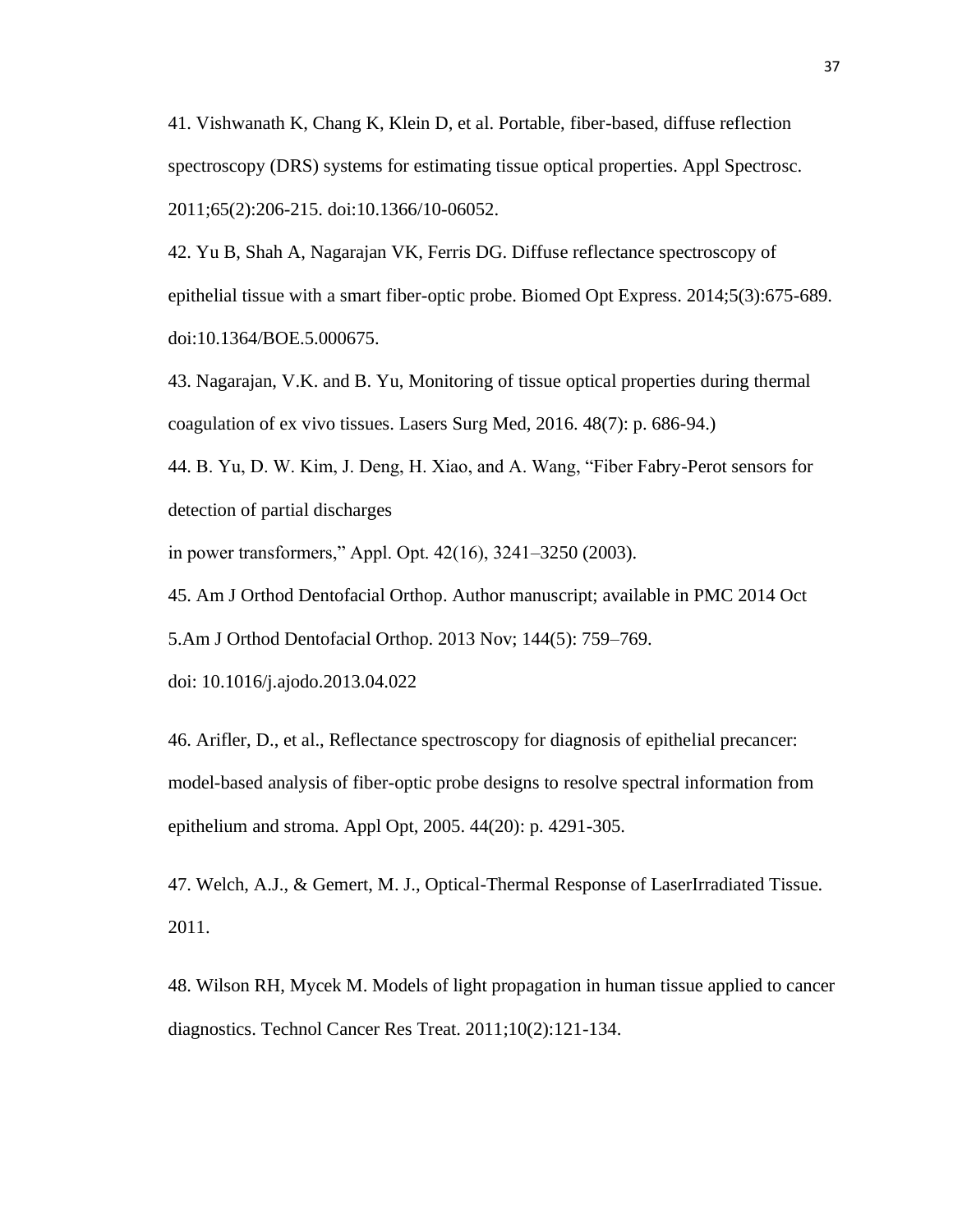49. Angell EC. Treatment of irregularity of the permanent or adult teeth. Dental Cosmos. 1860;1:540-44.

50. Anderson RR, Parrish JA. The optics of human skin. J Invest Dermatol. 1981; 77(1): 13-19. Doi:10.1016/j.artres.2008.11.002

51. Welch, A.J., & Gemert, M. J., Optical-Thermal Response of LaserIrradiated Tissue. 2011.

52. Elisabeth J. M. Baltussen, Petur Snæbjörnsson, "Diffuse reflectance spectroscopy as a tool for real-time tissue assessment during colorectal cancer surgery," J. Biomed. Opt. 22(10) 106014 (27 October 2017) <https://doi.org/10.1117/1.JBO.22.10.106014>

53. Cerussi A, Hsiang D, Shah N, et al. Predicting response to breast cancer neoadjuvant chemotherapy using diffuse optical spectroscopy. Proc Natl Acad Sci USA. 2007;104:4014–4019.

54. X. Hong, V. K. Nagarajan, D. H. Mugler, and B. Yu, "Smartphone microendoscopy for high resolution fluorescence imaging," J. Innovative Opt. Health Sci., vol. 9, no. 5, 2016, Art. no. 1650046.

55. Roggan A, Friebel M, Do Rschel K, Hahn A, Mu Ller G. Optical Properties of Circulating Human Blood in the Wavelength Range 400-2500 nm. J Biomed Opt. 1999 Jan;4(1):36-46. doi: 10.1117/1.429919. PMID: 23015168.

56. Heesoo Oh, Joorok Park, Manuel O. Lagravere-Vich, Comparison of traditional RPE with two types of micro-implant assisted RPE: CBCT study, Seminars in Orthodontics,